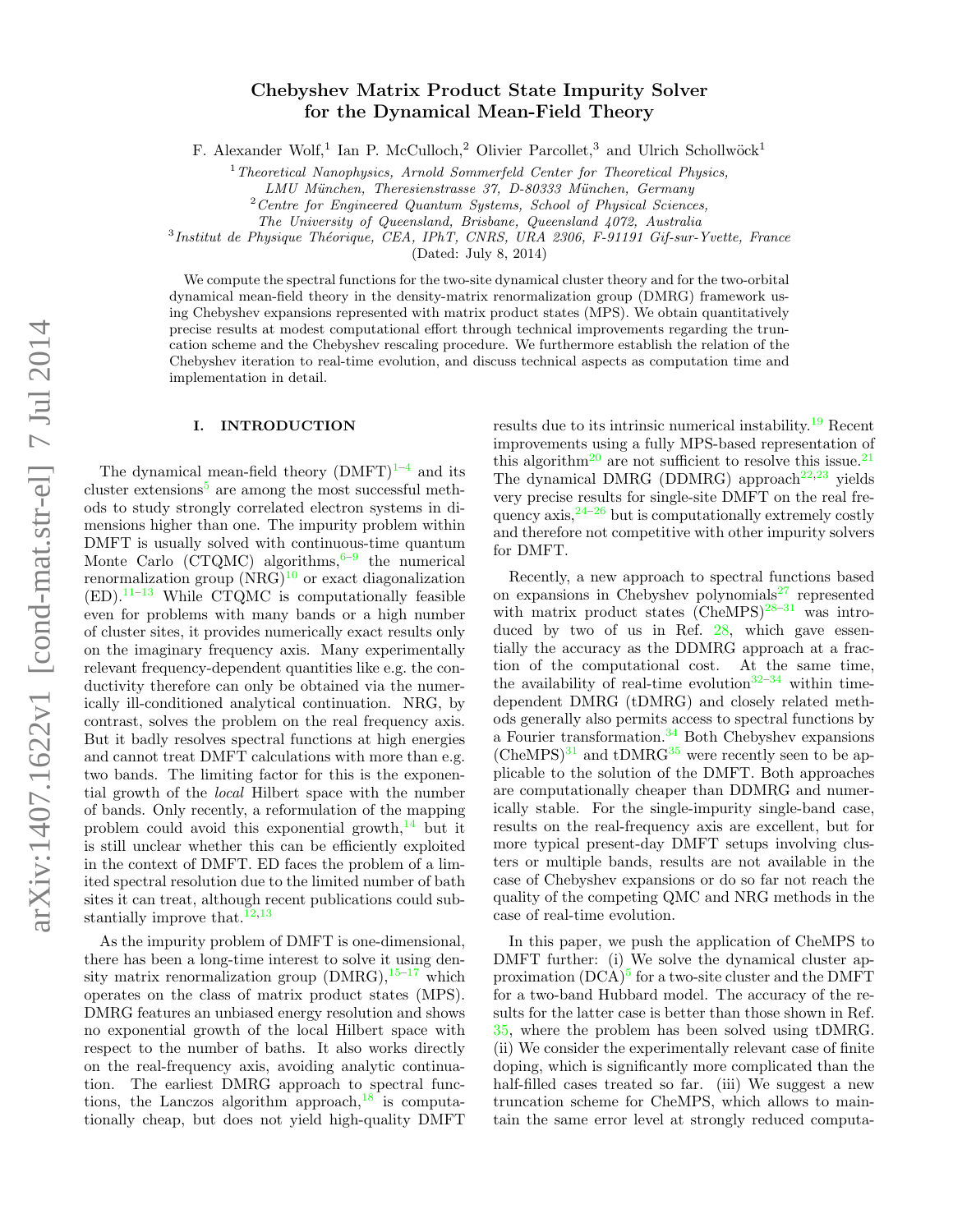tional cost. (iv) We establish that the Chebyshev recurrence iteration can be interpreted as a discrete real-time evolution. (v) By comparing different methods to set up CheMPS, we obtain another substantial increase in computation speed. (vi) We discuss limitations of postprocessing methods, which have been crucial to the success of DMRG as an DMFT impurity solver.

With these improvements, CheMPS immediately provides an efficient, precise and controlled way to solve DMFT problems with two baths (two-site clusters) on the real-frequency axis with feasible extensions to problems with more bands. The presentation proceeds as follows. After a general introduction to Chebyshev expansions of spectral functions in Sec. [II,](#page-1-0) we move on to discuss its implementation in the approximate framework of MPS: in Sec. [III,](#page-3-0) we present a new truncation scheme, and in Sec. [IV,](#page-4-0) we discuss the mapping of the Hamiltonian to the  $[-1, +1]$  convergence interval of Chebyshev polynomials, because this interacts non-trivially with efficient MPS calculations. Sec. [V](#page-7-0) treats the post-processing of Chebyshev moments obtained in the expansion. These improvements are then applied to various DMFT problems. As the case of the single-impurity single-band DMFT has been treated extensively in the literature and just serves as an initial benchmark, we move those results to the Appendix. In the main text, we give examples for the relevance of our improvements to CheMPS by solving a two-site DCA in Sec. [VI A](#page-9-0) and a single-site two-orbital DMFT in Sec. [VI B.](#page-11-0) Technical details of these calculations are again found in the Appendix. Sec. [VII](#page-12-0) concludes the paper.

## <span id="page-1-0"></span>II. CHEBYSHEV EXPANSION OF SPECTRAL FUNCTIONS

In this Section, we establish notation and explain the general ideas behind Chebyshev expansions of spectral functions. The zero-temperature single-particle Green's function associated with a many-body hamiltonian  $H$  is

$$
G(\omega) = \langle E_0 | c \frac{1}{\omega + i0^+ - (H - E_0)} c^{\dagger} | E_0 \rangle, \qquad (1)
$$

where  $c^{\dagger}$  creates a particle in a particular quantum state and  $|E_0\rangle$  is the ground state with energy  $E_0$ . The spectral function  $A(\omega) = -\frac{1}{\pi} \text{Im} G(\omega)$  reads

$$
A(\omega) = \langle E_0 | c \, \delta(\omega - (H - E_0)) c^{\dagger} | E_0 \rangle
$$
  
= 
$$
\sum_n W_n \delta(\omega - (E_n - E_0)),
$$
 (2)

with weights  $W_n = |\langle E_n | c^{\dagger} | E_0 \rangle|^2$ . If evaluated exactly in a finite system,  $A(\omega)$  is a comb of delta peaks, which only in the thermodynamic limit becomes a smooth function  $A_{\text{lim}}(\omega)$ . If evaluated in an approximate way that averages over the finite-size structure of  $A(\omega)$ , it is possible to extract  $A_{\text{lim}}(\omega)$  also from a sufficiently big finite-size system. Among various techniques that provide such an approximation, $36$  the most popular one is the definition of a *broadened* representation of  $A(\omega)$ 

$$
A_{\eta}(\omega) = \sum_{n} W_{n} h_{\eta}(\omega - E_{n})
$$
 (3)

where the broadening function  $h_n(\omega - E_n)$  is given by the Gaussian kernel

<span id="page-1-2"></span>
$$
h_{\eta}(x) = \frac{1}{\sqrt{2\pi}\eta} e^{-\frac{x^2}{2\eta^2}}.
$$
 (4)

Besides the Gaussian kernel, a Lorentzian kernel

$$
h_{\eta}(x) = \frac{\eta}{\pi} \frac{1}{x^2 + \eta^2} \tag{5}
$$

is often implicitly used as it emerges automatically when computing the spectral function  $A_{\eta} = -\frac{1}{\pi} \text{Im} G(\omega + i\eta)$ from the shifted Green's function  $G(\omega + i\eta)$ . In general,  $A_{\eta}(\omega)$  is indistinguishable from  $A_{\text{lim}}(\omega)$  if the latter has no structure on a scale smaller than  $\eta$ .

An efficient way to generate the broadened version  $A_n(\omega)$  of  $A(\omega)$  is via iterative expansions in orthogonal polynomials. Historically most frequently used in this context is the Lanczos algorithm, which is intrinsically numerically unstable, though. By contrast, expansions in Chebyshev polynomials can be generated in a numerically stable way. As they haven't been used much in either the DMRG or DMFT community so far, we briefly introduce them based on Ref. [27.](#page-18-20)

## A. General implementation

The Chebyshev polynomials of the first kind  $T_n(x)$  can be represented explicitly by

<span id="page-1-6"></span>
$$
T_n(x) = \cos\left(n \arccos(x)\right) \tag{6}
$$

or generated with the recursion

$$
T_n(x) = 2xT_{n-1}(x) - T_{n-2}(x), \quad T_0 = 1, \quad T_1 = x, \tag{7}
$$

which is numerically stable if  $|x| \leq 1$ . Chebyshev polynomials are orthonormal with respect to the weighted scalar product

$$
\int_{-1}^{1} dx w_n(x) T_m(x) T_n(x) = \delta_{nm},
$$
\n(8a)

<span id="page-1-7"></span><span id="page-1-5"></span><span id="page-1-4"></span><span id="page-1-1"></span>
$$
w_n(x) = \frac{2 - \delta_{n0}}{\pi \sqrt{1 - x^2}}.
$$
 (8b)

<span id="page-1-3"></span>Any sufficiently well-behaved function  $f(x)|_{x\in[-1,1]}$  can be expanded in Chebyshev polynomials

$$
f(x) = \sum_{n=0}^{\infty} w_n(x) \mu_n T_n(x), \tag{9a}
$$

$$
\mu_n = \int_{-1}^{1} dx f(x) T_n(x), \tag{9b}
$$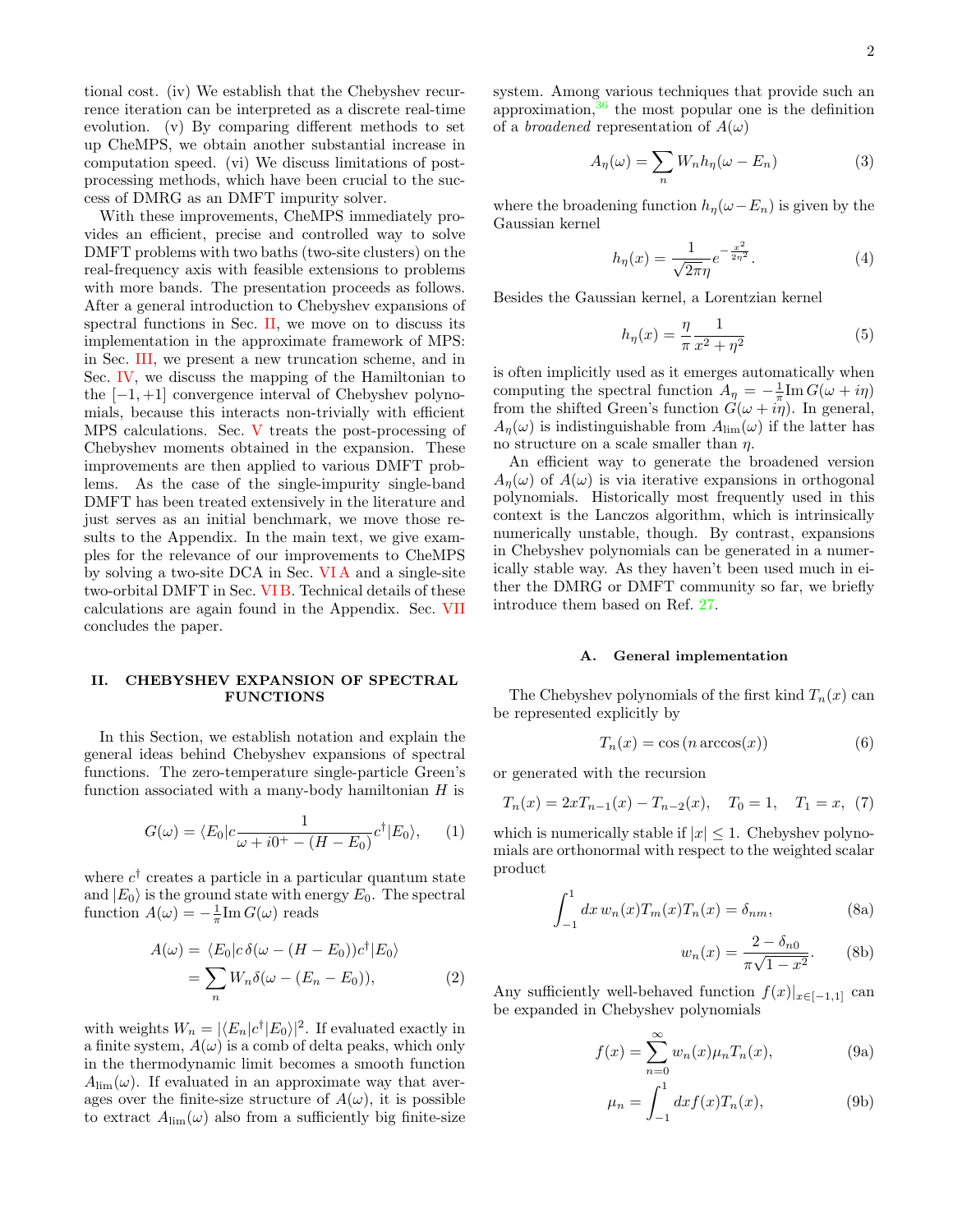where the definition of the so-called Chebyshev moments  $\mu_n$  via the *non-weighted* scalar product follows when applying  $\int_{-1}^{1} dx T_m(x) \dots$  to both sides of [\(9a\)](#page-1-1).

If  $f(n)$  is smooth, the envelope of  $\mu_n$  decreases at least exponentially to zero with respect to n; if  $f(n)$  is the step function, the envelope decreases algebraically; and if  $f(n)$  is the delta function, the envelope remains  $constant.^37$  $constant.^37$  For a smooth function, the truncated expansion  $f_N(x) = \sum_{n=0}^{N} w_n(x) \mu_n T_n(x)$  therefore approximates  $f(x)$  very well if N is chosen high enough. But for the delta function, any truncated expansion yields an approximation with spurious (Gibbs) oscillations. A controlled damping scheme for the oscillations, the socalled kernel polynomial approximation (KPM), can be obtained with a simple modification of the Chebyshev expansion,

$$
f_N^{\text{kernel}} = \sum_{n=0}^{N} w_n(x) g_n \mu_n T_n(x), \qquad (10a)
$$

$$
g_n = \frac{(N - n + 1) \cos \frac{\pi n}{N + 1} + \sin \frac{\pi n}{N + 1} \cot \frac{\pi}{N + 1}}{N + 1}, \qquad (10b)
$$

where  $g_n$  is the so-called Jackson kernel that leads to a very good Gaussian approximation  $h_{n(x)}(x)$  with xdependent width  $\eta(x) = \sqrt{1-x^2} \pi/N$  of the delta function, and hence directly leads to [\(4\)](#page-1-2).

In the case of the spectral function [\(2\)](#page-1-3), one aims at an expansion of a superposition of delta functions. This can in practice often be done without damping: When expanding [\(2\)](#page-1-3) in Chebyshev polynomials, the integration in [\(9b\)](#page-1-4) averages over the delta-peak as well as over the finite-size peak structure of  $A(\omega)$ . If the weights  $W_n$  vary slowly on the scale of the spacing of finite-size peaks, the sequence  $\mu_n$  approaches zero as soon as the characteristic form of this slow variation is resolved. The value of  $n$ at which this pseudo-convergence occurs is the one that resolves the spectral function in the thermodynamic limit  $A_{\text{lim}}(\omega)$ , provided that  $A_{\text{lim}}(\omega)$  has no structure on a smaller scale than the spacing of finite-size peaks. Only for much higher values of  $n$ , the Chebyshev moments start deviating from zero again to then oscillate forever, resolving first the finite-size structure of  $A(\omega)$  and finally the delta-peak structure. Therefore, if one can generate the sequence up to pseudo-convergence, then there is no need for Jackson damping.

#### B. Operator valued Chebyshev expansion

In order to expand the spectral function  $(2)$ , one usually introduces a rescaled and shifted version of H in order to map its spectrum into the interval  $[-1, 1]$ , where Chebyshev polynomials are bounded and have a stable recursion relationship,

$$
H' = \frac{H - E_0 + b}{a}, \quad \omega' = \frac{\omega + b}{a}.
$$
 (11)

Obviously, there is a lot of leeway in the choice of  $\alpha$ and b, which will be found to have large implications for CheMPS (Sec. [IV\)](#page-4-0). Generally,

$$
A(\omega) = \frac{1}{a} A'(\frac{\omega + b}{a}), \text{ where}
$$
  
\n
$$
A'(\omega') = \langle t_0 | \delta(\omega' - H') | t_0 \rangle, \quad |t_0 \rangle = c^{\dagger} | E_0 \rangle.
$$
 (12)

Expanding  $A'(\omega')$  in Chebyshev polynomials yields the moments

$$
\mu_n = \int_{-1}^1 d\omega' \langle t_0 | \delta(\omega' - H') | t_0 \rangle T_n(\omega')
$$
  
= 
$$
\sum_i \int_{-1}^1 d\omega' \langle t_0 | \delta(\omega' - E'_i) T_n(\omega') | E_i \rangle \langle E_i | t_0 \rangle
$$
  
= 
$$
\langle t_0 | t_n \rangle, \quad |t_n \rangle = T_n(H') | t_0 \rangle,
$$
 (13)

<span id="page-2-4"></span>Inserting the recursive definition [\(7\)](#page-1-5) of  $T_n(H')$  in the definition of  $|t_n\rangle$  one obtains a practical calculation scheme for the power series expansion of  $T_n(H')$ 

<span id="page-2-5"></span><span id="page-2-0"></span>
$$
|t_n\rangle = 2H'|t_{n-1}\rangle - |t_{n-2}\rangle, \tag{14a}
$$

$$
|t_0\rangle = c^{\dagger} |E_0\rangle, \qquad |t_1\rangle = H'|t_0\rangle. \tag{14b}
$$

One can double the expansion order with the following relation<sup>[27](#page-18-20)</sup>

$$
\overline{\mu}_{2n-1} = 2 \langle t_n | t_{n-1} \rangle - \mu_1,\tag{15a}
$$

$$
\overline{\mu}_{2n} = 2 \langle t_n | t_n \rangle - \mu_0,\tag{15b}
$$

but has to be aware of the fact that moments computed this way are more prone to numerical errors.<sup>[28](#page-18-21)</sup>

#### <span id="page-2-2"></span>C. Retarded fermionic Green's function

In the case of fermionic problems, as encountered in DMFT, an additional technical complication comes up. The spectral representation of the fermionic retarded Green's function is the sum of its particle and hole parts

$$
A(\omega) = A^{>}(\omega) + A^{<}(-\omega),
$$
  
\n
$$
A^{>}(\omega) = \langle E_0 | c_0 \,\delta(\omega - (H - E_0)) c_0^{\dagger} | E_0 \rangle,
$$
  
\n
$$
A^{<}(\omega) = \langle E_0 | c_0^{\dagger} \,\delta(\omega - (H - E_0)) c_0 | E_0 \rangle.
$$
 (16)

As  $A^{\lessgtr}(\omega)$  have steps at  $\omega = 0$ , their representation in terms of smooth polynomials is notoriously ill-conditioned. One should therefore try to represent the smooth function  $A(\omega)$  by a single Chebyshev expansion: Allowing for two different rescaling prescriptions, one has

<span id="page-2-1"></span>
$$
A^{>}(\omega) = \frac{1}{a_1} \sum_n w_n(\omega_1'(\omega)) \mu_n^{>} T_n(\omega_1'(\omega)) \tag{17a}
$$

<span id="page-2-3"></span>
$$
A2(-\omega) = \frac{1}{a_2} \sum_n w_n(\omega_2'(-\omega)) \mu_n^2 T_n(\omega_2'(-\omega)) \quad (17b)
$$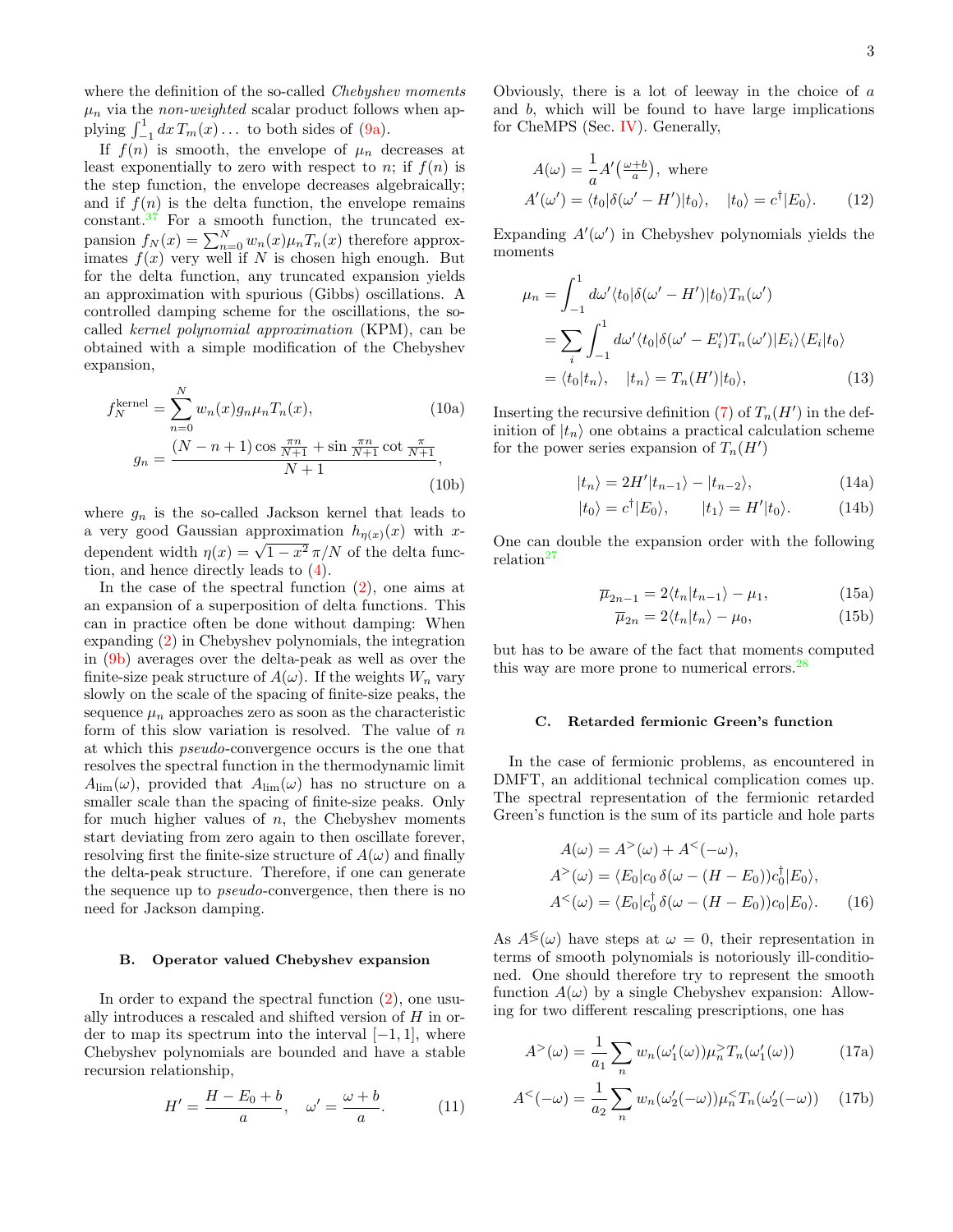In order to write  $A(\omega)$  in terms of a single Chebyshev expansion, one can use the symmetries  $T_n(x) =$  $(-1)^nT_n(-x)$  and  $w_n(x) = w_n(-x)$ . These restrict the rescaling parameters via  $\omega_1'(\omega) = -\omega_2'(-\omega)$  to  $a_1 =$  $a_2 = a$  and  $b_1 = -b_2$ . Making the particular choice  $b_1 = b_2 = b = 0$  hence defines a common expansion via<sup>[31](#page-18-22)</sup>

$$
A(\omega) = \frac{1}{a} \sum_{n} w_n \left(\frac{\omega}{a}\right) \left(\mu_n^> + (-1)^n \mu_n^< \right) T_n \left(\frac{\omega}{a}\right). \tag{18}
$$

Although  $b = 0$  provides one with a controlled treatment of the step function, it comes at the price of a loss in computational speed. We will compare advantages and disadvantages of two practical shifting possibilities  $(b = 0)$ and  $b = -a$ ) in detail in Sec. [IV.](#page-4-0)

## <span id="page-3-0"></span>III. MATRIX PRODUCT IMPLEMENTATION

So far everything has been general, or it was somehow assumed that all calculations can be carried out exactly, which meets severe limitations in computational practice. Representing Chebyshev states  $|t_n\rangle$  with matrix product states  $(MPS)^{28}$  $(MPS)^{28}$  $(MPS)^{28}$  enables more efficient computations than in an exact representation, as the size of the effective Hilbert space can be tremendously reduced. As an MPS is usually only an approximate representation of a strongly correlated quantum state, the issue of optimal compression, i.e. the representation of a quantum state as an MPS using finite-dimensional matrices with a minimal loss of accuracy (information), is crucial. Here, we argue in the following that instead of controlling the maximal matrix dimension, $28,30,31$  $28,30,31$  $28,30,31$  one should rather control the cumulated truncated weight (a proxy measure of the loss of accuracy), allowing for more efficient and more controlled calculations of Chebyshev moments.

## <span id="page-3-2"></span>A. Adaptive matrix dimension

If one follows through the recursive scheme for Chebyshev vectors, one starts out from a ground state, which we may assume has been obtained by a standard DMRG (MPS) calculation to extremely high precision, this means that an optimally compressed starting MPS is available where matrices have some computationally feasible dimension at very small loss of accuracy compared to the exact starting state. This, in turn, yields an extremely precise starting Chebyshev state  $|t_0\rangle$ . Now, in each step of the recursion  $(14a)$ , one applies H' and subtracts a preceding Chebyshev state. As is well-known for MPS, the application of  $H'$  (and to a lesser extent the subtraction) lead to a drastic increase in matrix dimension, which necessitates a state compression (Sec. 4.5 of Ref. [17\)](#page-18-11) of the new Chebyshev state  $|\tilde{t}_n\rangle$  to a computationally manageable state  $|t_n\rangle$  with smaller matrix

dimension m, which generates the error  $\delta$ 

$$
\mu_n = \langle t_0 | \tilde{t}_n \rangle = \langle t_0 | t_n \rangle \pm \delta,
$$
\n
$$
| \tilde{t}_n \rangle = 2H' | t_{n-1} \rangle - | t_{n-2} \rangle,
$$
\n
$$
\delta^2 = \left| \langle t_0 | (| \tilde{t}_n \rangle - | t_n \rangle) \right|^2
$$
\n
$$
< | | t_0 \rangle |^2 | | \tilde{t}_n \rangle - | t_n \rangle |^2 < | | t_0 \rangle |^2 \varepsilon_{\text{compr}}(m).
$$
\n(19)

Here, we used the upper error bound<sup>[38](#page-18-29)</sup> provided by the cumulated truncated weight  $\varepsilon_{\text{compr}}(m)$ 

<span id="page-3-1"></span>
$$
\left| |\tilde{t_n}\rangle - |t_n\rangle \right|^2 \le \varepsilon_{\text{compr}}(m) = \sum_{i=1}^{L-1} \epsilon_i(m), \qquad (20)
$$

where  $\epsilon_i(m)$  is the sum over the discarded reduced density-matrix eigenvalues per bond and the sum over i is over all bonds. This error bound for a single step of the recursion unfortunately does not provide a statement about the total error that accumulates over all compression steps in preceding Chebyshev recursion steps. Still, we experienced that the numerical stability of the Chebyshev recursion rather leads to a helpful compensation of errors of single recursion steps. Fig. [1](#page-4-1) shows that the total error stays at the order of the error of a single step  $(|t_0\rangle|^2 \varepsilon(m)$  also for high iteration numbers n. In the case in which one fixes the matrix dimension  $m$ , Fig. [1](#page-4-1) shows a steady, uncontrolled increase of the total error. This is particularly undesirable in view of the desired postprocessing of Chebyshev moments (Sec. [V\)](#page-7-0).

Another possibility would be to fix the local discarded weight  $\epsilon_i(m)$  as defined in [\(20\)](#page-3-1). But this does in general not lead to a viable computation scheme for impurity models: In the simplest and most-employed chain representation of impurity models, the impurity site is located at an edge of the chain. Fixing the same value for  $\epsilon_i(m)$ for all bonds then leads to extremely high matrix dimensions in the center of the chain, i.e. in the center of the bath, where entanglement for systems with open boundary conditions is maximal. The relevant entanglement, by contrast, is the one between the impurity site and the bath. This becomes clear when noticing that upon projecting the Chebyshev state  $|t_n\rangle$  on  $|t_0\rangle$  to compute  $\mu_n$ , only correlations with respect to the *local* excitation  $c^{\dagger}$  | $E_0$ } are measured. The high computational effort of high matrix dimensions that follows when faithfully representing entanglement within the bath, is therefore in vain. For geometries with the impurity at the center, like the two-chain geometry used for the two-bath problems in this paper, the preceding argument is not valid. An inhomogeneous distribution of matrix dimensions with high values at the center and low values at the boundaries is a priori consistent with open boundary conditions. This distribution can therefore be achieved by fixing a constant value for  $\epsilon_i(m)$  for each bond. Another possible truncation scheme could be obtained by using an estimator for the correlations of the impurity with the bath, which then fixes the matrix dimensions as a function of bonds  $m(i)$  (distance to the impurity). Both approaches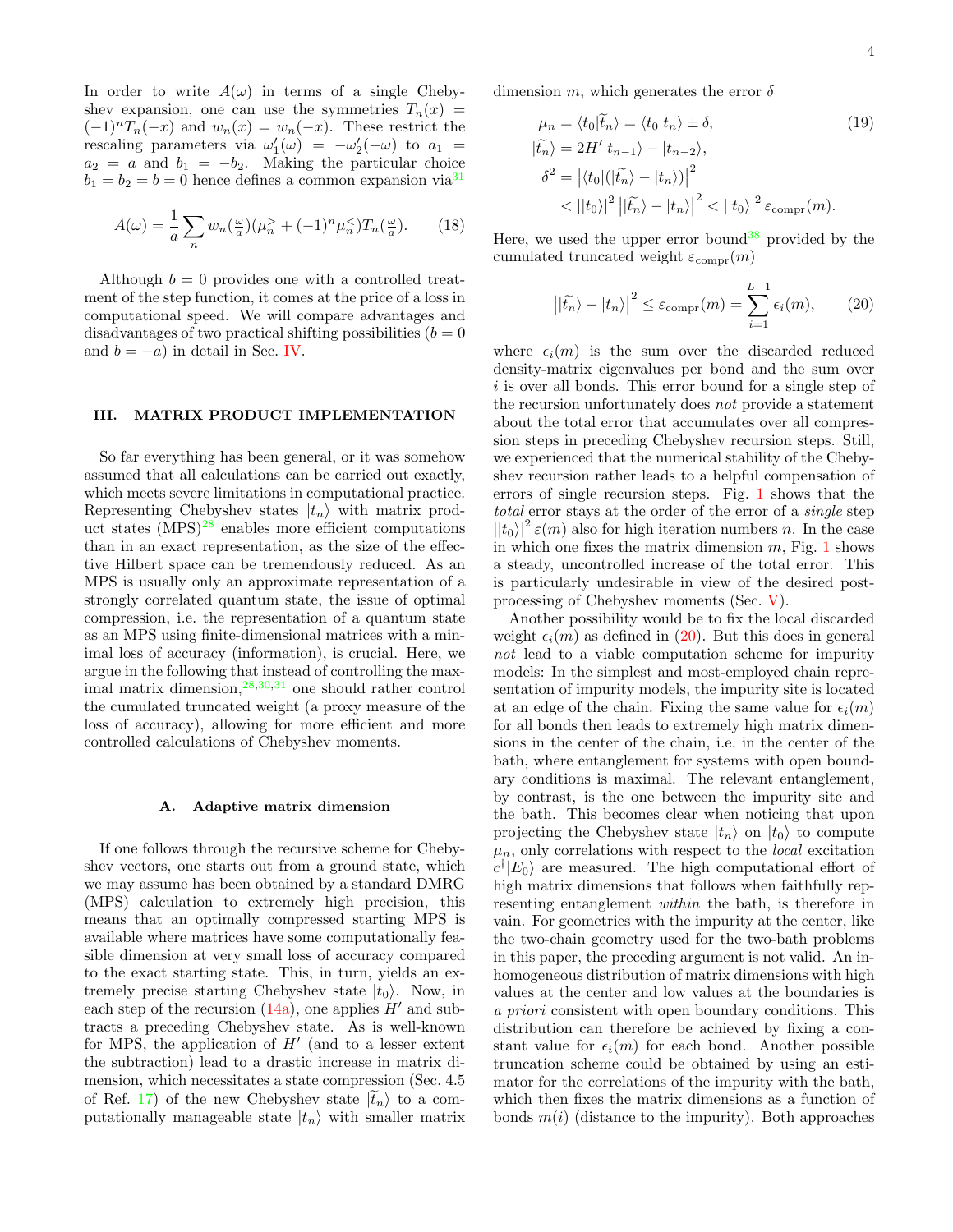5



<span id="page-4-1"></span>FIG. 1. (Color online) Error of Chebyshev moments  $\mu_n^>$  (as they appear in [\(17a\)](#page-2-1)), computed as  $\Delta \mu_n^{\geq} = |\mu_n^{\geq} - \tilde{\mu}_n^{\geq}|$ , where  $\tilde{\mu}_n^>$  is obtained with a quasi-exact calculation with high matrix dimension  $m = 200$ . If one fixes the matrix dimension m, the error steadily increases. If, instead, one fixes the cumulated truncated weight  $\varepsilon_{\text{compr}}$ , the error remains approximately constant and does not accumulate. This is the procedure followed in this paper. As here,  $||t_0||^2 = 1$ ,  $\varepsilon$ <sub>compr</sub> equals the upper error bound of a single compression step. Results shown are for the spectral function of the half-filled single-impurity Anderson model (SIAM) (Appendix  $C_1$ ) with semi-elliptic density of states of half-bandwidth D, interaction  $U = 2D$ , represented on a chain with  $L = 40$  lattice sites. This is equivalent to considering the local density of states at the first site of a fermionic chain with constant hopping  $t = D/2$  and an interaction of  $U = 4t$  that acts solely at the first site.

constitute possible future refinements. For simplicity, in this paper, we consider the truncation scheme that fixes a constant value of m based on the cumulative truncated weight.

#### B. State compression

During the repeated solution of [\(14a\)](#page-2-0) we monitor the truncated weight  $\varepsilon_{\text{compr}}$ . If  $\varepsilon_{\text{compr}}$  exceeds a certain threshold of the order of  $10^{-4}$  to  $10^{-3}$ , we slightly increase the matrix dimension  $m$ , and repeat the compression. For the first compression step we take as an initial guess the previous Chebyshev state  $|t_{n-1}\rangle$ . For repeated compression steps we take as an initial guess the state of the previous compression step. It turns out that in practice one almost never faces repeated compressions, which gains one approximately a factor 2 in computation speed compared to the error monitoring of Ref. [28:](#page-18-21) in Ref. [28,](#page-18-21) the authors keep the matrix dimension fixed and variationally<sup>[17](#page-18-11)</sup> compress an exact representation of the right hand side of  $(14a)$  for fixed m by repeated iterations ("sweeps") until the error

$$
\left|1 - \frac{\langle t'_n | t_n \rangle}{|| |t'_n \rangle || || |t_n \rangle ||} \right|,
$$
\n(21)

drops below a certain threshold. Here,  $|t'_n\rangle$  denotes the state before a sweep, and  $|t_n\rangle$  the state after a sweep. This error measure is not related to the factual error of Chebyshev moments, for any but the first sweep. Its monitoring is costly to compute and leads to at least two compression sweeps.

## <span id="page-4-0"></span>IV. OPTIMAL CHEBYSHEV SETUP

One can generally state that the effectiveness of the MPS evaluation of the Chebyshev recursion [\(14a\)](#page-2-0) for a certain system is unknown a priori but must be experienced by observing how strong entanglement in the Chebyshev vectors, and therefore matrix dimension  $m$ needed for a faithful representation grows as compared to the speed of convergence of  $\mu_n$ . For very high iteration numbers one will always reach a regime in which matrix dimensions have grown so much that further calculations become too expensive computationally. This is known from tDMRG as hitting an exponential wall and defines an accessible time scale, or in our case, an accessible expansion order. In the case of the computation of Chebyshev moments, the accessible time scale strongly depends on the choice of the shifting parameter b, which leads us to consider the two cases  $b = 0$  and  $b = -a$ .

Comparing these cases, one finds a much slower speed of convergence of the Chebyshev moments in the case  $b = 0$  than in the case  $b = -a$ . Putting that differently: per fixed amount of entanglement growth (application of H in one step of  $(14a)$ , much less information about the spectral function is extracted in case  $b = 0$  than in case  $b = -a$ . Independent of that, one finds that the advantage of the choice  $b = 0$  to provide one with an analytic expression for  $A(\omega)$  in terms of a single Chebyshev expansion (Sec. [II C\)](#page-2-2) can be detrimental. We therefore need to study both cases in more detail.

#### A. No shift:  $b = 0$

If choosing  $b = 0$ , one can derive a scaling property of Chebyshev moments that simplifies extracting the thermodynamic limit as well as the examination of computational performance.

The spectral function of a one-particle operator  $A(\omega)$ is non-zero only in the vicinity of the groundstate energy  $\omega = 0$ , up to a distance of the order of the singleparticle bandwidth  $W_{\text{single}}$ . The rescaled spectral function  $A'(\omega')$  is non-zero up to a distance of  $W_{\text{single}}/a$  from  $\omega' = 0$ . For all rescaling parameters a that have been proposed up to now,  $27,28,31$  $27,28,31$  $27,28,31$  one has  $W_{\text{single}}/a < \frac{1}{2}$ . Usually  $W_{\text{single}}/a$  is much smaller than the upper bound  $\frac{1}{2}$ .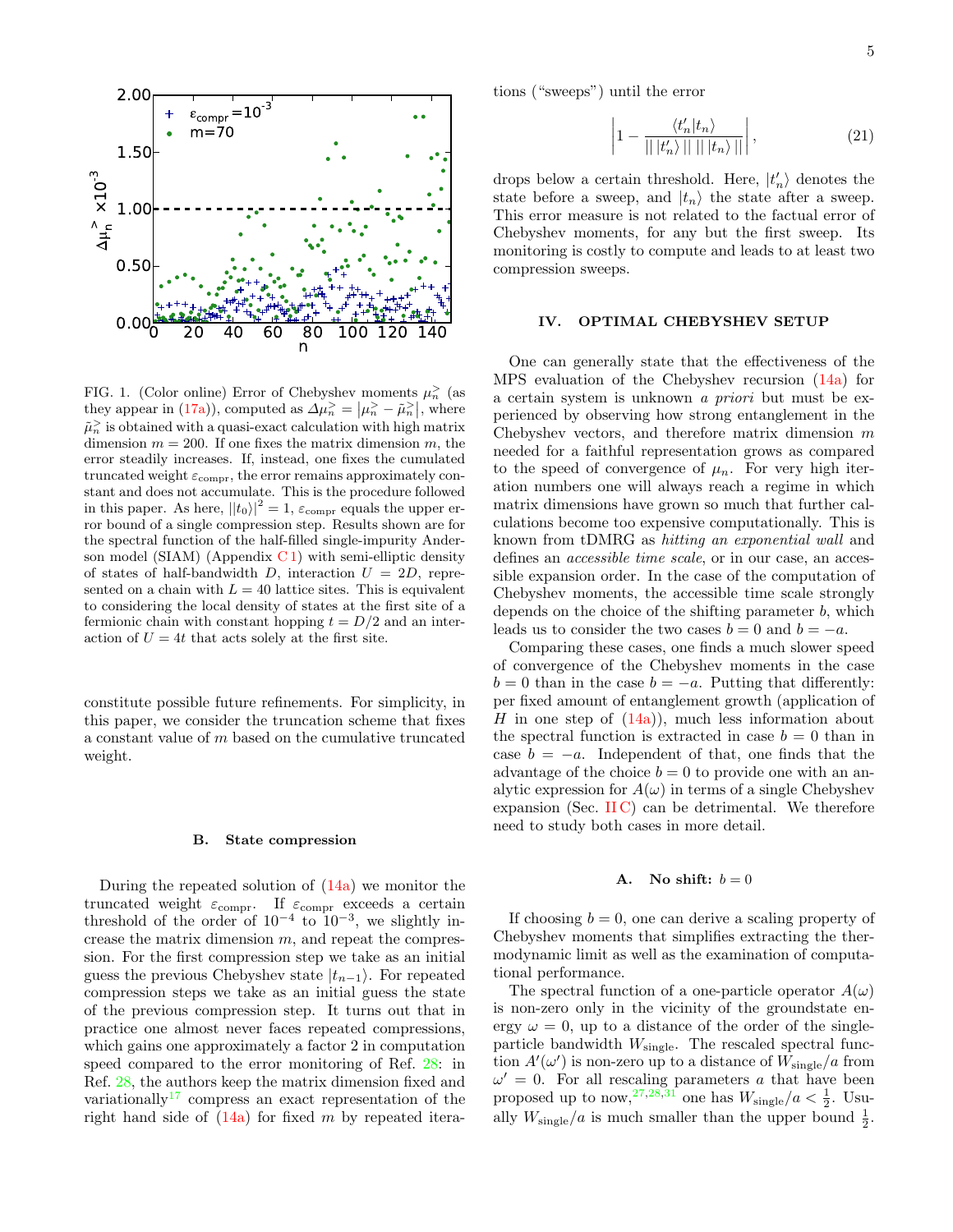As  $arccos(x) = \pi/2 - x - x^3/6 + \dots$  is well approximated by its linear term already for  $|x| < 0.5$ , Chebyshev polynomials [\(6\)](#page-1-6) behave like a shifted cosine function in the region where  $A'(\omega')$  is non-zero. The expansion of  $A'(\omega')$  in Chebyshev polynomials is therefore essentially equivalent to a Fourier expansion. This means that the iteration number  $n$  of the Chebyshev expansion has the same meaning as a discrete propagation time, the evolution of which is mediated by simple applications of H instead of the ordinary continuous time propagation  $e^{-iHt}$ . To answer the question of whether an ordinary time evolution $35$  is more effective in generating information about the spectral function, one has to study the entanglement entropy production of repeated applications of H compared to the one of  $e^{-iHt}$ . The following results are first steps in this direction.

In discrete time evolution, the rescaling of the frequency directly translates to an inverse scaling of time. Considering two calculations of Chebyshev moments, one for  $\mu_n^{(1)}$  performed with H' and another for  $\mu_n^{(a)}$  performed with  $H'(a)$ , one therefore has the simple approximate relation

$$
\mu_n^{(1)} \sim \langle t_0 | \cos(nH') | t_0 \rangle
$$
  
=  $\langle t_0 | \cos(anH'/a) | t_0 \rangle \sim \mu_{na}^{(a)}.$  (22)

This means that if rescaling with  $a$ , one has to compute  $a$ times more Chebyshev moments than in the case without rescaling. An exact version of statement [\(22\)](#page-5-0) is given in  $(A2)$  in Appendix [A.](#page-13-1) Fig.  $2(a)$  $2(a)$  illustrates the scaling property [\(22\)](#page-5-0) for a system of fixed size.

a. Extracting the thermodynamic limit. One direct application of the scaling property  $(22)$ , lies in the study of the thermodynamic limit by comparing systems of increasing size  $L$ . For low values of  $n$ , even small systems have the same Chebyshev moments as in the thermodynamic limit. Finite-size features are averaged out in the integral [\(9b\)](#page-1-4) as long as  $T_n(x)$  oscillates slowly enough.  $T_n(x)$  oscillates n times on [−1, 1]. An Nth order Chebyshev expansion therefore resolves features on the scale  $2/N$ , which on the original energy scale is  $2a/N$ . Finitesize oscillations appear at a spacing of  $W_{single}/L$ , where  $W_{\text{single}}$  is the single-particle bandwidth. Equating resolution with the spacing of finite-size oscillations

$$
2a/N_{\text{finsize}} = W_{\text{single}} / L,\tag{23}
$$

gives the expansion order  $N_{\text{finsize}}$  at which finite-size features are first resolved. Fig.  $2(b)$  $2(b)$  illustrates these statements by comparing Chebyshev moments computed for different system sizes.

b. Optimizing computation time. Fig. [3](#page-6-0) shows how computation time depends on the rescaling constant a for the example of the moments shown in Fig.  $2(a)$  $2(a)$ . As already qualitatively stated previously  $28,31$  $28,31$ , one observes that upon using a lower value of a computation time is reduced. In all cases, computation time diverges exponentially (Fig.  $2(b)$  $2(b)$ ). Note that rescaling with a higher



<span id="page-5-1"></span><span id="page-5-0"></span>FIG. 2. (Color online) Panel (a): Chebyshev moments  $\mu_n^>$ vs  $n/a$  for fixed system size and different values of a and  $b = 0$ . Except for a different total number of points, the rescaled moments all lie on the line obtained when  $a \to \infty$ and  $n/a$  becomes continuous. Here, we study the half-filled  $SIAM$  (Appendix  $C1$ ) with semi-elliptic density of states of half-bandwidth  $D$  and  $U = 2D$ , represented on a chain with length  $L = 80$ . The full many-body bandwidth is  $W \simeq 80D$ . Panel (b): Chebyshev moments for different system sizes L. Except for the system size and the scaling parameter, parameters are the same as in panel (a). Here all calculations were done with a rescaling constant of  $a = 20D$ . For low values of n, the results for different system sizes are virtually indistinguishable. For higher values of  $n$ , moments start to disagree as finite-size features start to be resolved. The  $L = 80$  and the  $L = 40$  results would be indistinguishable in this plot.

value of a allows to compute at smaller matrix dimensions. Note further that if choosing a too small, numerical errors can render the recursion [\(14a\)](#page-2-0) unstable. In contrast to common belief, it is possible to use much smaller values of a than the full many-body bandwidth. Achieving even smaller values of a can be done with the so-called *energy truncation*<sup>[28](#page-18-21)</sup>, but after several tests, we did not find this to lead to an effective speed-up of calculations. We therefore discard it in our calculations as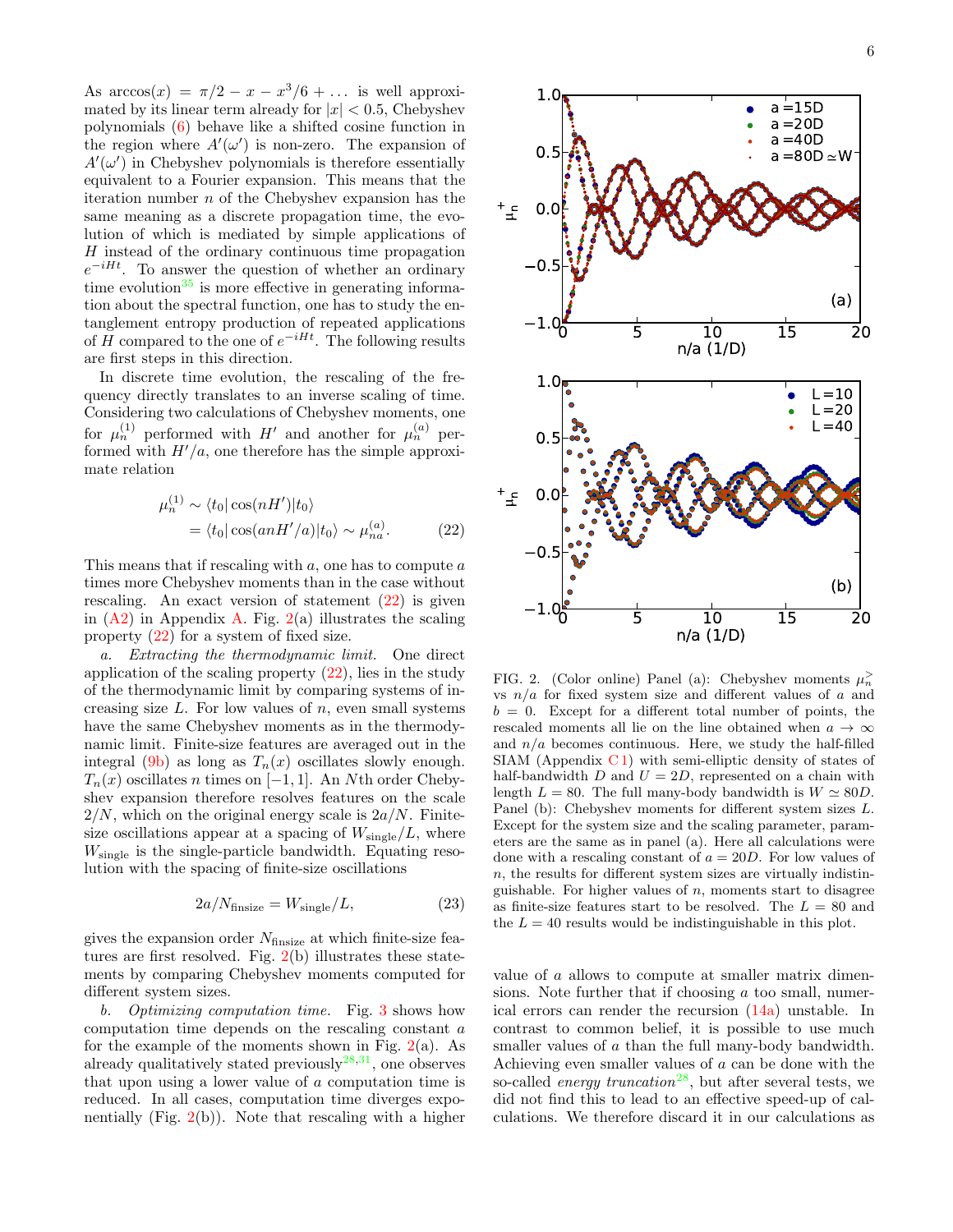

<span id="page-6-0"></span>FIG. 3. (Color online) Performance of the adaptive matrix dimension algorithm (Sec. [III A\)](#page-3-2) for the example described in the caption of Fig. [2.](#page-5-1) Panel (a): Adaption of matrix dimensions for different rescaling factors, fixing a truncation error of  $\varepsilon_{\text{compr}} = 10^{-3}$ . Panel (b): Computer time needed to generate the same amount of information for different scalings running on a single-core 2.0 GHz workstation. Solid lines: fixing a truncation error of  $\varepsilon_{\text{compr}} = 10^{-3}$ . Dashed lines:  $\varepsilon_{\text{compr}} = 5 \times 10^{-4}$ . The iteration number where the irregular behavior of the dashed line for  $a = 15D$  starts corresponds to the point where numerical errors render the Chebyshev recursion unstable. Note that while small a leads to the largest matrix sizes, which is costly in MPS, the overall cost of CPU time nevertheless is lowest, as a smaller expansion order is needed.

a source of additional tuning parameters. We have also tested the idea of Ganahl et al.<sup>[31](#page-18-22)</sup> to map the spectrum of H into  $[-1, 1]$  via  $1 - \exp(\beta H)$ . The idea might be worth to study in more detail, but again, we could not gain any performance improvement over a simple rescaling procedure.

## <span id="page-6-1"></span>B. Shifting by  $b = -a$ .

The choice  $b = -a$  in [\(11\)](#page-2-3) makes an analytic expression of the complete spectral function  $A(\omega) = A^+(\omega) +$  $A^{-}(-\omega)$  in terms of a single Chebyshev expansion impossible, but has beneficial effects on the computation time. This is to be understood in the following sense: Due to the increased oscillation frequency of  $T_n(x)$  close to the interval boundaries of  $[-1, 1]$ , the integral  $(9a)$  extracts much more information about the spectral function in the vicinity of these boundaries. This is reflected e.g. in the fact that the width of the Gaussian obtained by the kernel polynomial expansion approaches zero close the interval boundaries of  $[-1, 1]$  (see the discussion below [\(10b\)](#page-2-4)). It is therefore desirable to shift the relevant part of the spectral function, the part slightly above the Fermi edge, to match the left boundary  $-1$ . This is achieved by the choice  $b = -a$ . In practice, one adds a small correction  $a\epsilon$ ,  $\epsilon \sim 10^{-3}$ , to avoid problems with the diverging weight function  $w_n(x)$  in [\(8b\)](#page-1-7).

Another advantage of the  $b = -a$  setup is that one can use a smaller scaling constant a than in the  $b = 0$ setup. The Chebyshev iteration becomes unstable when the iteration number *n* becomes so high that  $|t_n\rangle$  has accumulated erroneous contributions from eigen states with eigen energies  $E'_n = (E_n - E_0 + b)/a > 1$ . For fixed a, the additional subtraction in the  $b = -a$  setup ensures that the instability appears for a higher iteration number than in the  $b = 0$  setup. Therefore, the  $b = -a$ setup allows smaller values of a. We finally note that the choice  $b = -a$  is equivalent to the choice suggested by Weiße et al.  $27$ , if one rescales with the full many-body bandwidth  $a = W$ . In this case, the computation can be carried out to arbitrarily high order and will never become unstable. In the  $b = 0$  setup, one would have to choose  $a = 2W$  to reach arbitrarily high expansion orders.

In Fig.  $4(a)$  $4(a)$ , we plot Chebyshev moments for both types of shifts  $b = 0$  and  $b = -a$ . The moments obtained for  $b = 0$  show a slow structureless oscillation whereas the moments obtained for  $b = -a$  show a much faster oscillation. Fig.  $4(b)$  $4(b)$  shows that upon using the same rescaling constant a and the same expansion order  $N = 100$ , which leads to very similar entanglement growth, both shift types differ strongly in the achieved resolution. To resolve at least the right Hubbard peak with a  $b = 0$  calculation at the resolution of  $b = -a$  calculation, one needs  $N = 300$  moments. As computation time increases exponentially (Fig.  $3(b)$  $3(b)$ ) with respect to expansion order  $N$  in both cases, this difference is highly relevant.

We apply both setups,  $b = 0$  and  $b = -a$ , to the benchmark test of the DCA in Sec. VIA, and find a significant speed-up for  $b = -a$  at a small loss in accuracy. Previously,<sup>[31](#page-18-22)</sup> only  $b = 0$  has been considered for the solution of the DMFT.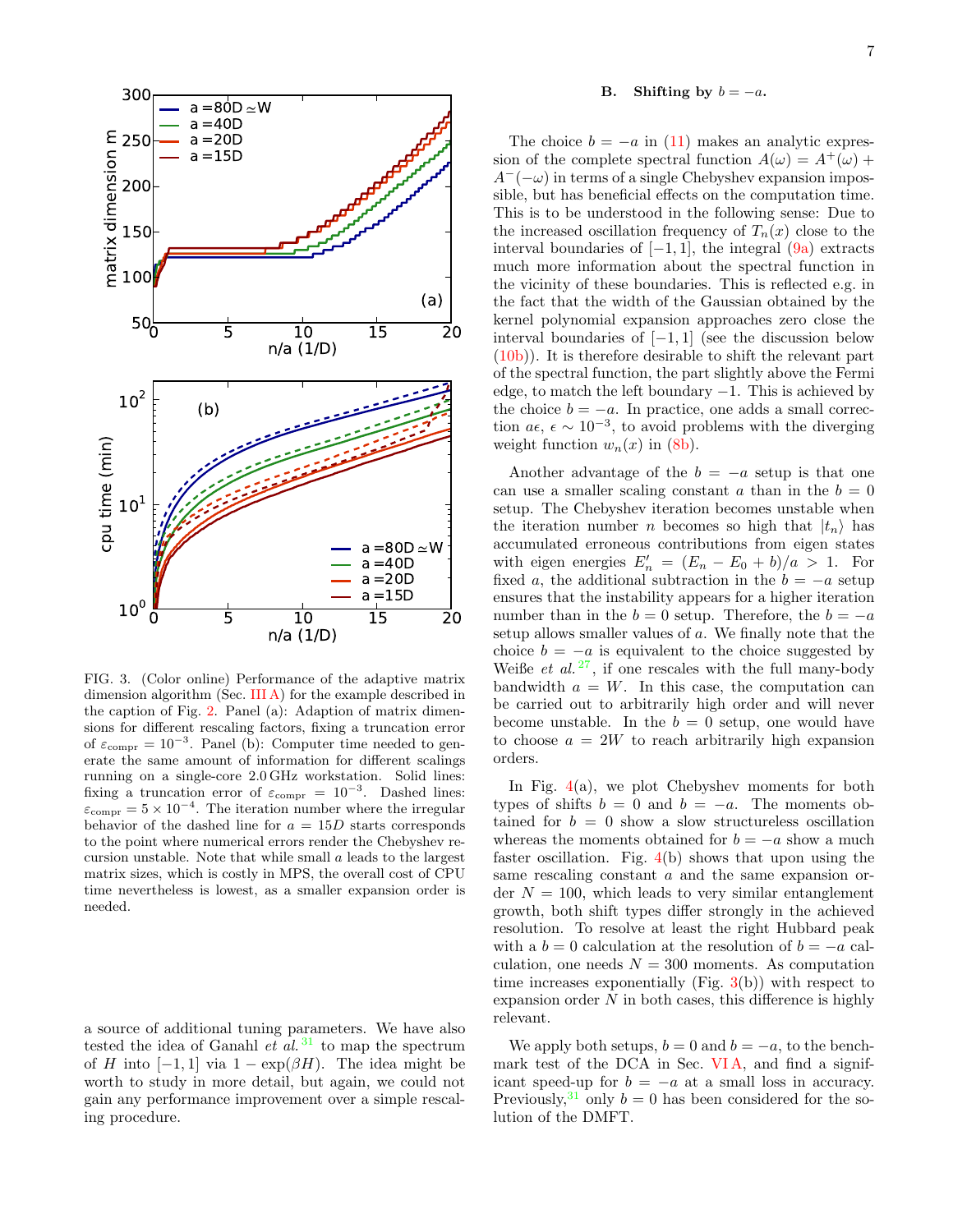

<span id="page-7-1"></span>FIG. 4. (Color online) Local particle density of states of the half-filled SIAM (Appendix  $C_1$ ) with semi-elliptic density of states of half-bandwidth D.  $L = 40$ ,  $U = 2D$  and  $a = 30D$ in all cases. Panel (a): Chebyshev moments. Lines connect every 4th moment and by that reveal the relevant slow oscillation. They are a guide to the eye. Panel (b): Corresponding spectral functions evaluated using Jackson damping [\(10b\)](#page-2-4). The  $b = 0$  calculation requires three times more iterations than the  $b = -a$  calculation to resolve the right Hubbard peak with the same resolution. In this case the central peak is still much better resolved for  $b = -a$ .

## <span id="page-7-0"></span>V. POST-PROCESSING MOMENTS

Whereas Jackson damping [\(10b\)](#page-2-4) can be seen as one possibility to post-process Chebyshev moments in order to achieve uniform convergence even for the truncated Chebyshev expansion of a delta function, there is another, fundamentally different approach.

The computation of the Chebyshev moments becomes very costly for high iteration numbers. In the case in which Chebyshev moments start to follow a regular pattern when  $n$  exceeds a certain threshold, it is possible to continue this pattern to infinity, and one can avoid the costly computation of moments. Consider the typical

example in which the spectral function is a superposition of Lorentzians (quasiparticle peaks) and of a slowly varying background density. As for low values of n,  $T_n(x)$ extracts information via [\(9b\)](#page-1-4) only about the slowly varying background density, while for high values of  $n, T_n(x)$ extracts information only about the sharp and regular Lorentzian structures,  $\mu_n$  starts to follow a regular pattern for high numbers of  $n$ . For a sum of Lorentzians, with weights  $\alpha_i$ , widths  $\eta_i$ , and positions  $\omega_i$ , this pattern can be obtained analytically:

<span id="page-7-2"></span>
$$
A_{\text{Lor}}(\omega) = \sum_{i} \alpha_{i} \frac{\eta_{i}}{\pi} \frac{1}{(\omega - \omega_{i})^{2} + \eta_{i}^{2}},
$$
  

$$
\Rightarrow \mu_{n} \simeq \sum_{i} \alpha_{i} \cos(n(\omega_{i} - \frac{\pi}{2})) e^{-n\eta_{i}}, \qquad (24)
$$

as shown in Appendix  $B$ . If one recalls (Sec. [IV\)](#page-4-0) that the Chebyshev recursion corresponds to a discrete time evolution if choosing  $b = 0$ , the result of  $(24)$  could have been anticipated.

Fig. [5\(](#page-8-0)a) shows the spectral density for a SIAM together with a fitted superposition of three Lorentzians. Their difference corresponds to a background density that is composed of either slowly varying features or features with negligible weight. Fig.  $5(b)$  $5(b)$  shows the corresponding Chebyshev moments. The slowly varying background density only contributes for the first 200 moments. After that, the Chebyshev moments for the superposition of Lorentzians starts to be a very good approximation to the original moments, and it seems unnecessary to compute more than about 400 moments. For  $200 < n < 400$ , one can simply fit the analytical expression [\(24\)](#page-7-2) to the original data. Using the analytical expression with the fitted parameters, one can then continue the Chebyshev moments to infinity.

Fitting [\(24\)](#page-7-2) to the data between iterations 200 and 400 is a nonlinear optimization problem, which can easily be solved numerically. Still, there exists a linear reformulation of this optimization problem, coined under the name *linear prediction*<sup>[40](#page-18-30)</sup>. The linear problem can be analytically reformulated as a matrix inversion problem. Its solution is faster and more stable than that of the original non-linear problem. This allows in principle to optimize a superposition of many more Lorentzians than in the non-linear case.

## <span id="page-7-4"></span>1. Linear prediction

In the context of time evolution linear prediction has been long established in the DMRG community,  $41,42$  $41,42$  but it has only recently been applied to the computation of Chebyshev moments.[31](#page-18-22) The optimization problem for the sequence  $\mu_n$  becomes linear, if the sequence can be defined recursively

<span id="page-7-3"></span>
$$
\tilde{\mu}_n = -\sum_{i=1}^p a_i \mu_{n-i},\tag{25}
$$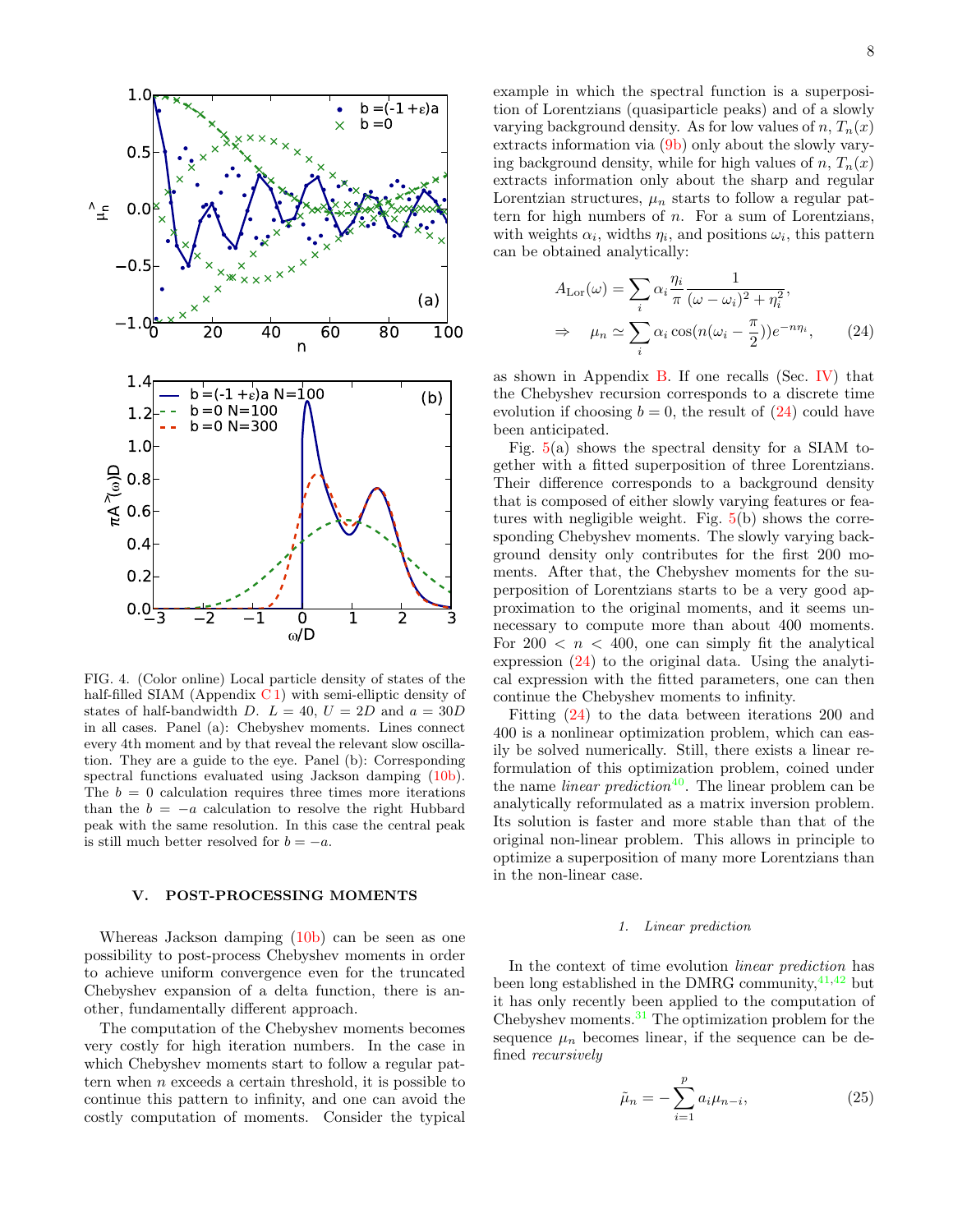

<span id="page-8-0"></span>FIG. 5. (Color online) Panel (a):  $A_{SIAM}(\omega)$  for a semi-elliptic density of states, half filling and  $U = 2D$  (Appendix C1). Quantities are shown in units of the full many-body bandwidth W. The superposition of three Lorentz peaks  $A_{\text{Lor}}(\omega)$ has been fitted to  $A_{SIAM}(\omega)$ . Panel (b): Corresponding Chebyshev moments. The result presented here was obtained with a  $L = 40$  fermionic chain and CheMPS. It agrees with the result of Raas *et al.*<sup>[39](#page-18-33)</sup>, see Appendix C1. The legend in panel (a) is valid also for panel (b).

which is easily found to be equivalent to  $(24)^{42}$  $(24)^{42}$  $(24)^{42}$  $(24)^{42}$ . The strategy is then as follows. Compute  $n = N_c$  Chebyshev moments, and predict moments for higher values of  $n$ using  $(25)$ . The coefficients  $a_i$  are optimized by minimizing the least-square error  $\sum_{n \in \mathcal{N}_{\text{fit}}} |\tilde{\mu}_n - \mu_n|^2$  for a subset  $\mathcal{N}_{\text{fit}} = \{N_c - n_{\text{fit}}, \dots, N_c - 1, N_c\}$  of the computed data. We confirmed  $n_{\text{fit}} = N_c/2$  to be a robust choice, <sup>[31](#page-18-22)[,42](#page-18-32)</sup> small enough to go beyond spurious short-time behavior and large enough to have a good statistics for the fit. Minimization yields

$$
Ra = -r, \quad a = -R^{-1}r,
$$
  
\n
$$
R_{ji} = \sum_{n \in \mathcal{N}_{\text{fit}}} \mu_{n-j}^* \mu_{n-i}, \quad r_j = \sum_{n \in \mathcal{N}_{\text{fit}}} \mu_{n-j}^* \mu_n.
$$
\n(26)

We found that linear prediction loses its favorable filter properties if choosing  $p$  to be very high. Therefore one should restrict the number of Lorentzians to  $p = \min(n_{\text{fit}}/2, 100)$ . Furthermore, one adds a small constant  $\delta = 10^{-6}$  to the diagonal of R in order to enable

the inversion of the singular matrix  $R$ . Defining<sup>[42](#page-18-32)</sup>

$$
M = \left( \begin{array}{cccc} -a_1 & -a_2 & -a_3 & \dots & -a_p \\ 1 & 0 & 0 & \dots & 0 \\ 0 & 1 & 0 & \dots & 0 \\ \vdots & \ddots & \ddots & \ddots & \vdots \\ 0 & 0 & \dots & 1 & 0 \end{array} \right),
$$

one obtains the predicted moments  $\tilde{\mu}_{N_c+n} = (M^n \mu_{N_c}),$ where  $\boldsymbol{\mu}_{N_c} = (\mu_{N_c-1} \ \mu_{N_c-2} \ \dots \ \mu_{N_c-p})^T$ . The matrix M usually has eigenvalues with absolute value larger than 1, either due to numerical inaccuracies or due to the fact that linear prediction cannot be applied as  $\mu_n$  rather increases than decreases on the training subset  $\mathcal{N}_{\text{fit}}$ . In order to obtain a convergent prediction, we set the weights that correspond to these eigenvalues to zero measuring the ratio of the associated discarded weight compared to the total weight. If this ratio is higher than a few percent, we conclude that linear prediction cannot yet be applied and restart the Chebyshev calculation to increase the number of computed moments  $N_c$ .

### 2. Failure of linear prediction

It is not a priori clear that the spectral function can be well approximated by a superposition of Lorentzians, although this is true for the SIAM as shown in Fig. [5.](#page-8-0) Other types of smooth functions lead to a different functional dependence of the moments on  $n$  than the exponentially damped behavior. Close to phase transitions, e.g. one might find an algebraic decay in the time evolution, corresponding to an algebraic decay in the Chebyshev moments. If the spectral function has rather Gaussian shaped peaks, the decrease of Chebyshev moments is  $\propto e^{-(\sigma n)^2}$  (Appendix [B\)](#page-13-2). For both scenarios, linear prediction is a non-controlled extrapolation scheme. It still extracts oscillation frequencies (peak positions) with high reliability, but predicts a wrong decrease of the envelope, which often leads to an overestimation of peak weights.

In practice it turns out that a combination of damping with a Jackson kernel (Kernel Polynomial Method) and linear prediction is a powerful way to get controlled estimates for the spectral function. While damping always underestimates peak heights, linear prediction typically overestimates peak heights. Both methods trivially converge to the exact result, when  $N_c \to \infty$ . One therefore obtains upper and lower bounds for the spectral function. This is particularly valuable in the DMFT as overestimated (diverging) peak heights can spoil convergence of the DMFT loop.

A historically much used alternative to linear prediction, suitable for arbitrary forms of the spectral function, is an extrapolation of Chebyshev moments using maxi-mum entropy methods<sup>[43](#page-18-34)</sup>. These suffer from severe numerical instabilities, though. Of course, one might also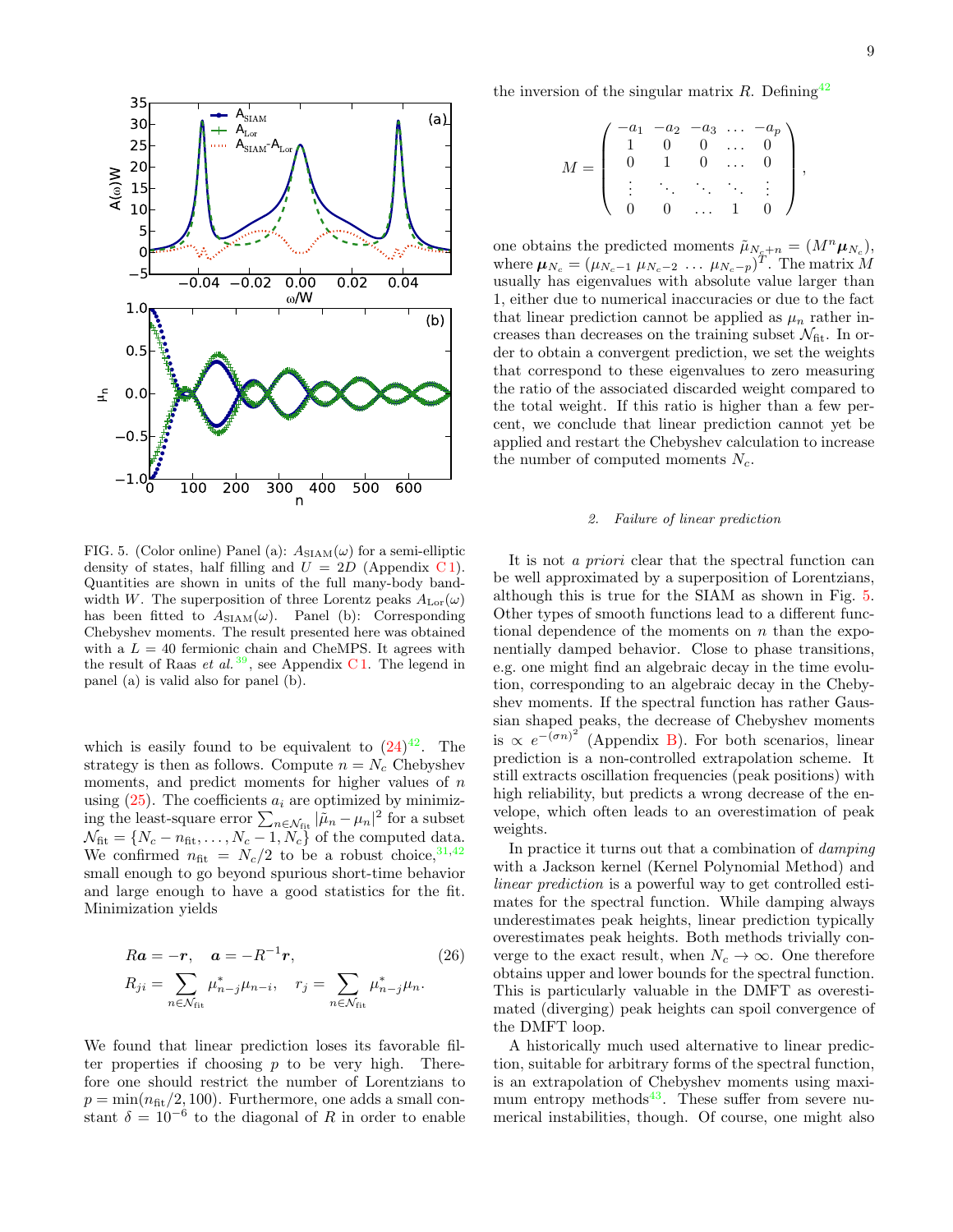think of fitting another ansatz than the one of the exponential decrease. As it is a priori not clear which ansatz should be better, it is meaningful to stick to the easily implemented linear prediction that is moreover known to be applicable for the description of quasi-particle features.

## VI. RESULTS FOR DMFT CALCULATIONS WITH TWO BATHS

## <span id="page-9-0"></span>A. Results for two-site DCA (VBDMFT)

In order to benchmark the Chebyshev technique for a two-bath situation, which goes beyond previous work $31$ (see Appendix [C\)](#page-14-1), we study the Hubbard model on the two dimensional square lattice

$$
H_{\rm Hub} = \sum_{\mathbf{k}\sigma} \varepsilon_{\mathbf{k}} c_{\mathbf{k},\sigma}^{\dagger} c_{\mathbf{k},\sigma} + U \sum_{i} n_{i\uparrow} n_{i\downarrow},
$$
\n
$$
\varepsilon_{\mathbf{k}} = -2t(\cos(\mathbf{k}_x) + \cos(\mathbf{k}_y)) - 4t'\cos(\mathbf{k}_x)\cos(\mathbf{k}_y).
$$
\n(27)

in a two-site dynamical cluster approximation<sup>[5](#page-18-2)</sup> (DCA) developed by Ferrero  $et \ al. \ ^{44}$  $et \ al. \ ^{44}$  $et \ al. \ ^{44}$ . This so-called *valence* bond DMFT (VBDMFT) is a minimal description of the normal phase of the high-temperature superconductors, using a minimal two patches DCA cluster. It leads to a simple physical picture of the pseudogap phase in terms of a selective Mott transition in the momentum space. We choose this model here as a benchmark since its solution contains low energy features in the spectral functions (pseudogap), which have required high-precision QMC computations followed by a careful Padé analytic continuation. Moreover, real-frequency computations are very important for the comparison with experiments that measure e.g. the optical conductivity along c-axis.[45](#page-18-36) It is therefore a non-trivial case where DMRG impurity solvers would bring significant improvements over the QMC in practice.

To set up the VBDMFT, one splits the Brioullin zone into a central patch  $P_+ = \{ k | |k_x| < k_0 \wedge |k_y| < k_0 \},$ where  $k_0 = \pi(1 - 1/\sqrt{2})$ , and a *border* patch  $P_ \{k | k \notin P_+\}$ . In the DCA, the k-dependence of the self-energy  $\Sigma_{\kappa}(\omega)$  within each patch is neglected and one computes a Green's function for a patch by averaging over all  $k$  vectors in the patch

$$
G_{\kappa}(\omega) = \frac{1}{|P_{\kappa}|} \sum_{\mathbf{k} \in P_{\kappa}} \frac{1}{\omega + \mu - \varepsilon_{\mathbf{k}} - \Sigma_{\kappa}(\omega)},
$$
 (28a)

$$
\Sigma_{\kappa}(\omega) = G_{0\kappa}(\omega)^{-1} - G_{\kappa}(\omega)^{-1}.
$$
\n(28b)

Representing the non-interacting baths in a chaingeometry, and taking the two impurities to be the first of two chains  $c_{\kappa\sigma} \equiv c_{0\kappa\sigma}$ , the model Hamiltonian that

needs to be solved is

<span id="page-9-1"></span>
$$
H = H_d + H_{b,+} + H_{b,-}
$$
  
\n
$$
H_d = \sum_{\substack{\kappa = \pm \\ \sigma = \uparrow, \downarrow}} (\bar{t}_{\kappa} + \varepsilon_0) n_{\kappa\sigma} + \frac{U}{2} \sum_{\substack{\kappa = \pm \\ \overline{\kappa} = -\kappa}} (n_{\kappa\uparrow} n_{\kappa\downarrow} + n_{\kappa\uparrow} n_{\overline{\kappa}\downarrow}
$$
  
\n
$$
+ c_{\kappa\uparrow}^{\dagger} c_{\kappa\downarrow}^{\dagger} c_{\kappa\downarrow} c_{\overline{\kappa}\uparrow} + c_{\kappa\uparrow}^{\dagger} c_{\overline{\kappa}\downarrow}^{\dagger} c_{\kappa\downarrow} c_{\overline{\kappa}\uparrow}),
$$
\n
$$
H_{b,\kappa} = \sum_{i=0,\sigma}^{L_{\kappa}} t_{i\kappa} (c_{i\kappa\sigma}^{\dagger} c_{i+1,\kappa\sigma} + \text{h.c.}) + \sum_{i=1,\sigma}^{L_{\kappa}} \varepsilon_{i\kappa} n_{i\kappa\sigma},
$$

where  $\varepsilon_0 = -\mu$  and the term  $\bar{t}_{\kappa} = \frac{1}{|P_{\kappa}|} \sum_{k \in P_{\kappa}} \varepsilon_k$  accounts for high-frequency contributions of the hybridization function (see Appendix  $D_4$ ).

The  $\kappa$ -space interaction term in [\(29\)](#page-9-1) arises when diagonalizing the hybridization function of a real-space twosite cluster  $c_{\pm\sigma} = \frac{1}{\sqrt{2}}$  $\frac{1}{2}(c_{1\sigma} \pm c_{2\sigma})$ , where  $c_{1\sigma}$ ,  $c_{2\sigma}$  are annihilation operators for the cluster sites in real-space, and  $c_{\pm\sigma}$  for the cluster sites in  $\kappa$  space. In real-space, the interaction is a simple Hubbard expression, but then the hybridization function is non-diagonal. A diagonal hybridization function, which leads to two uncoupled baths for the patches and by that allows a simple chaingeometry for the whole system, is therefore only possible in  $\kappa$ -space. The more complex form of the interaction in  $\kappa$ -space does not affect the efficiency of DMRG.

We iteratively solve the self-consistency equation obtained by inserting the self-energy estimates of the impurity model [\(29\)](#page-9-1) into the lattice Green functions [\(28a\)](#page-9-2). We do that on the real-energy axis with an unbiased energy resolution. The details of this calculation are described in Appendix [D.](#page-15-0)

In Fig.  $6(a)$  $6(a)$  and (b), we compare our CheMPS results for the spectral densities of the two momentum patches with those of Ferrero et al.<sup>[44](#page-18-35)</sup> obtained using CTQMC and analytical continuation. We observe a good overall agreement between the two methods, in particular at low frequencies. Low energy features (pseudogap), in particular in  $A_-(\omega)$ , are well reproduced by both methods. At high energy (Hubbard bands) however, there are some differences between QMC and CheMPS (and also between the two variants of CheMPS). This is to be expected since the Padé analytic continuation technique used on the QMC data in Ref. [44](#page-18-35) is not a precision method at high energy.

<span id="page-9-2"></span>In Fig.  $6(c)$  $6(c)$  and (d), we do the analogous comparison on the imaginary axis, and find much better agreement. On the imaginary axis, the QMC results can be considered numerically exact. The very low temperature  $(\beta D = 200)$  used for QMC should yield results that are indistinguishable from a zero-temperature calculation. The slight disagreement of our data and the QMC data on the Matsubara axis could probably be removed if we were able to reach higher expansion orders. One DMFT iteration for the presented  $b = 0$  calculation took around 5 h running on four cores with 2.5 GHz. Convergence is achieved after 10 iterations starting from the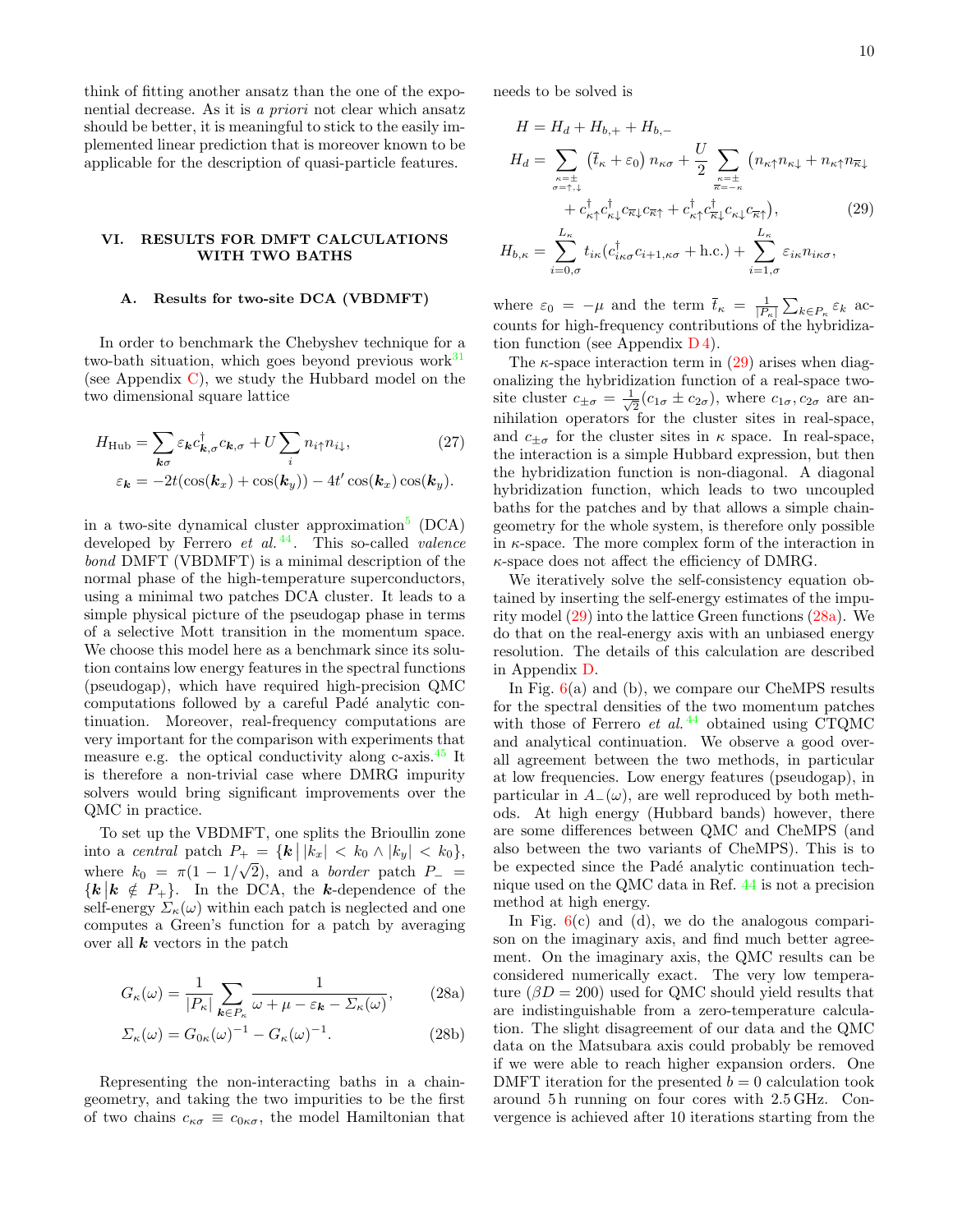



<span id="page-10-0"></span>FIG. 6. (Color online) Spectral functions (a,b) and Green's functions on the imaginary axis  $(c,d)$  within VBDMFT<sup>[44](#page-18-35)</sup> for  $U = 2.5D$  and  $n = 0.96$ . We compare our zero-temperature CheMPS results (solid lines) with CTQMC data for  $T =$  $1/200$  (dashed lines) from Ferrero *et al.*<sup>[44](#page-18-35)</sup>. For this computation, we used the  $b = 0$  setup, a chain length of  $L = 30$  per bath, a truncation error of  $\varepsilon_{\text{compr}} = 10^{-3}$ , and  $N/a = 60/D$ ,  $a = 40D$ .

<span id="page-10-1"></span>FIG. 7. (Color online) The same comparison as in Fig. [6.](#page-10-0) For this computation, we used the  $b = -a$  setup, a chain length of  $L = 40$  per bath, a truncation error of  $\varepsilon_{\text{compr}} = 10^{-3}$ , and  $N = 450$  and  $a = 15D$ . For the  $b = -a$  setup, one can use a smaller value of  $a$  as in the  $b = 0$  setup, as discussed in Sec. [IV.](#page-4-0)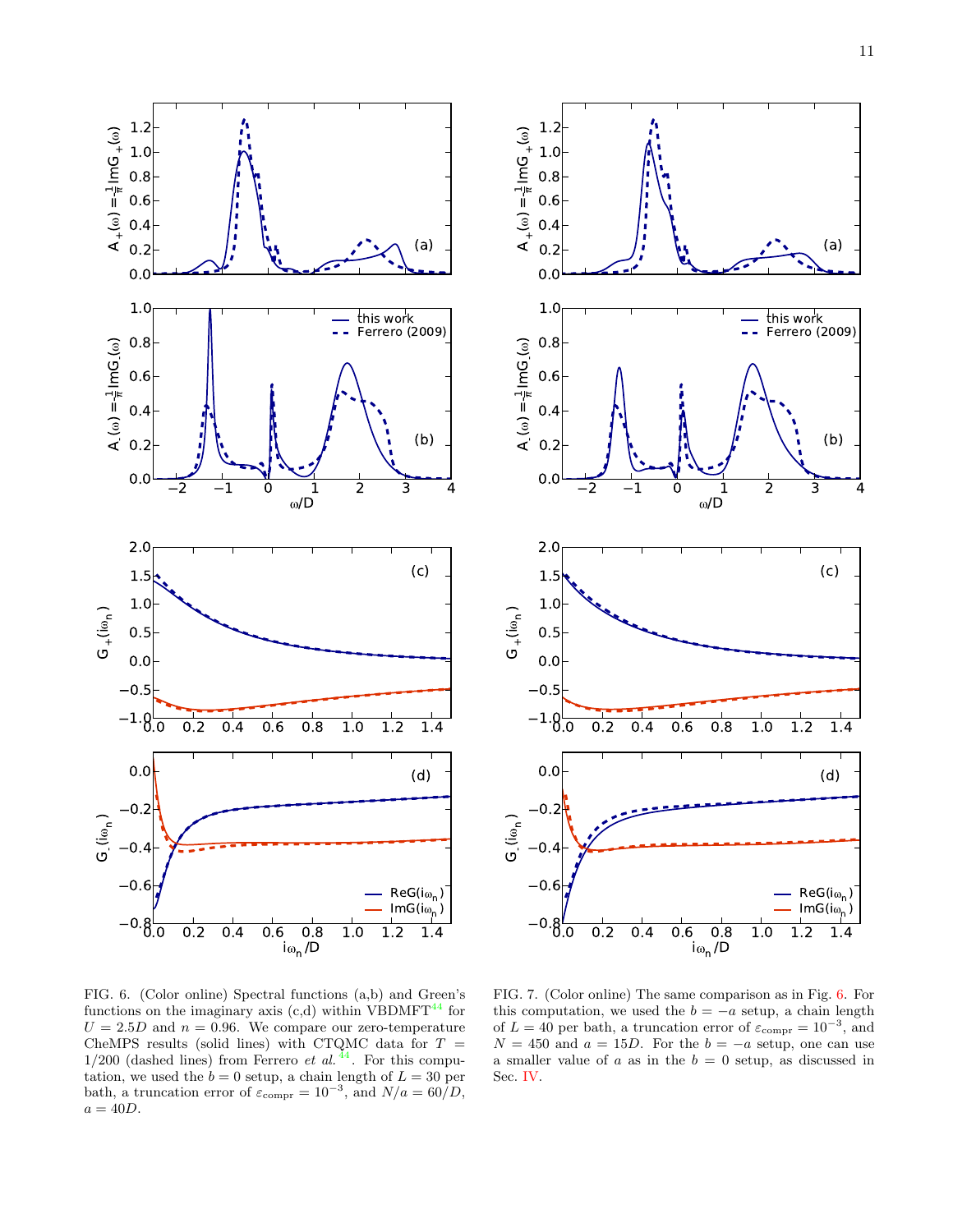non-interacting solution. The calculation has been carried out with two attached chains of  $L = 30$  lattice sites each. We did not observe changes for higher bath sizes up to  $L = 40$ , but could not reach high enough expansion orders for chains longer than  $L = 40$ . We computed  $N = 2500$  moments using a scaling constant  $a = 40D$ , which corresponds to the full bandwidth.

The calculation can be accelerated significantly by using the  $b = -a$  setup of Sec. [IV B](#page-6-1) and avoiding *linear* prediction. This leads to the same quality of agreement with QMC on the Matsubara axis, but on the real axis, peaks are a bit less pronounced while the pseudogap is still well resolved (Fig. [7\)](#page-10-1). While the study of systems with higher bath sizes increases the computational cost tremendously in the  $b = 0$  setup, we could easily go to  $L = 50$  within the  $b = -a$  setup. This did not change the results. Computation times varied from 1.2 h per iteration for  $L = 30$ , over 3 h for  $L = 40$  to around 10 h for the  $L = 50$  calculation. We computed  $N = 450$  moments using a scaling of  $a = 15D$  in all cases.

#### <span id="page-11-0"></span>B. Single-site two-orbital DMFT

In the following, we apply CheMPS to the DMFT treatment of the two-orbital Hubbard model

$$
H = \sum_{\mathbf{k}\nu\sigma} \varepsilon_{\mathbf{k}\nu} n_{\mathbf{k}\nu\sigma} + U \sum_{i\nu} n_{i\nu\uparrow} n_{i\nu\downarrow}
$$
  
+ 
$$
\sum_{i\sigma\sigma'} (U_1 - \delta_{\sigma\sigma'} J) n_{i1\sigma} n_{i2\sigma'}
$$
  
+ 
$$
\frac{J}{2} \sum_{i\nu\sigma} c_{i\nu\sigma}^{\dagger} (c_{i\overline{\nu}\sigma}^{\dagger} c_{i\nu\overline{\sigma}} + c_{i\nu\overline{\sigma}}^{\dagger} c_{i\overline{\nu}\sigma}) c_{i\nu\sigma}^{\dagger}
$$
(30)

on the Bethe lattice. We study a parameter regime close to the Metal-Insulator phase transition. This regime is computationally particularly expensive and we had to use a logarithmic discretization to reach Chebyshev expansion orders at which spectral functions are completely converged with respect to expansion order and system size. The linear discretization was feasible in the case of the VBDMFT studied in the previous section, as there, we faced a smaller entanglement entropy production during Chebyshev iterations.

Using a logarithmic discretization is not necessary for CheMPS. But as it leads to exponentially decaying hopping constants, it gives rise to three advantages: (i) One can use smaller scaling constants  $a$  as the many-body bandwidth is considerably reduced due to the exponentially small value of most hopping constants in the system. (ii) One faces a smaller entanglement entropy production: at the edges of the bath chains (far away from the impurity), hopping constants are exponentially small, and application of H therefore creates much less entanglement than in the case in which a linear discretization is used. In [\(14a\)](#page-2-0), the action of H' on  $|t_{n-1}\rangle$  is then only a small perturbation for most parts of the system, and the recursion is therefore dominated by the second



<span id="page-11-1"></span>FIG. 8. (Color online) Spectral function for the two-band Hubbard model. Panel (a):  $U/D = 1.6$ ,  $n = 2$  (half filling). Panel (b)  $U/D = 3.8$ ,  $n = 1$  (quarter filling). In both cases  $J = \frac{1}{6}U, U' = U - 2J$ . We fixed a truncation error  $\varepsilon_{\text{compr}} = 10^{-3}$ , used a scaling  $a = 25D$ , computed  $N_c = 150$ moments and used linear prediction. To represent the two baths, we used two chains of length  $L = 20$  each, obtained with a logarithmic discretization parameter of  $\Lambda = 2$ , leading to grid energies  $\Lambda^{-n}$  (see e.g. Ref. [10\)](#page-18-5). The NRG calculation was done for temperature  $T/D = 0.0025$ , the QMC calculation for  $T/D = 0.01$ . Both should be almost indistinguishable from a  $T = 0$  calculation. NRG data from K. Stadler<sup>[47](#page-18-37)</sup> com-puted with a code of A. Weichselbaum.<sup>[48](#page-18-38)</sup> QMC data from M. Ferrero.<sup>[49](#page-18-39)</sup>

term  $|t_{n-2}\rangle$ . Entanglement therefore builds up only in the region where it is relevant, that is, in the vicinity of the impurity. Hence, matrix dimensions grow considerably more slowly when using a logarithmic discretization as compared to a linear discretization. (iii) One faces a faster speed of convergence of the Chebyshev moments as in the linear case: The complexity of the spectral function is considerably reduced when averaging over possible peaks in the high-energy structure of the spectral function, as is done when using a logarithmic grid. The as-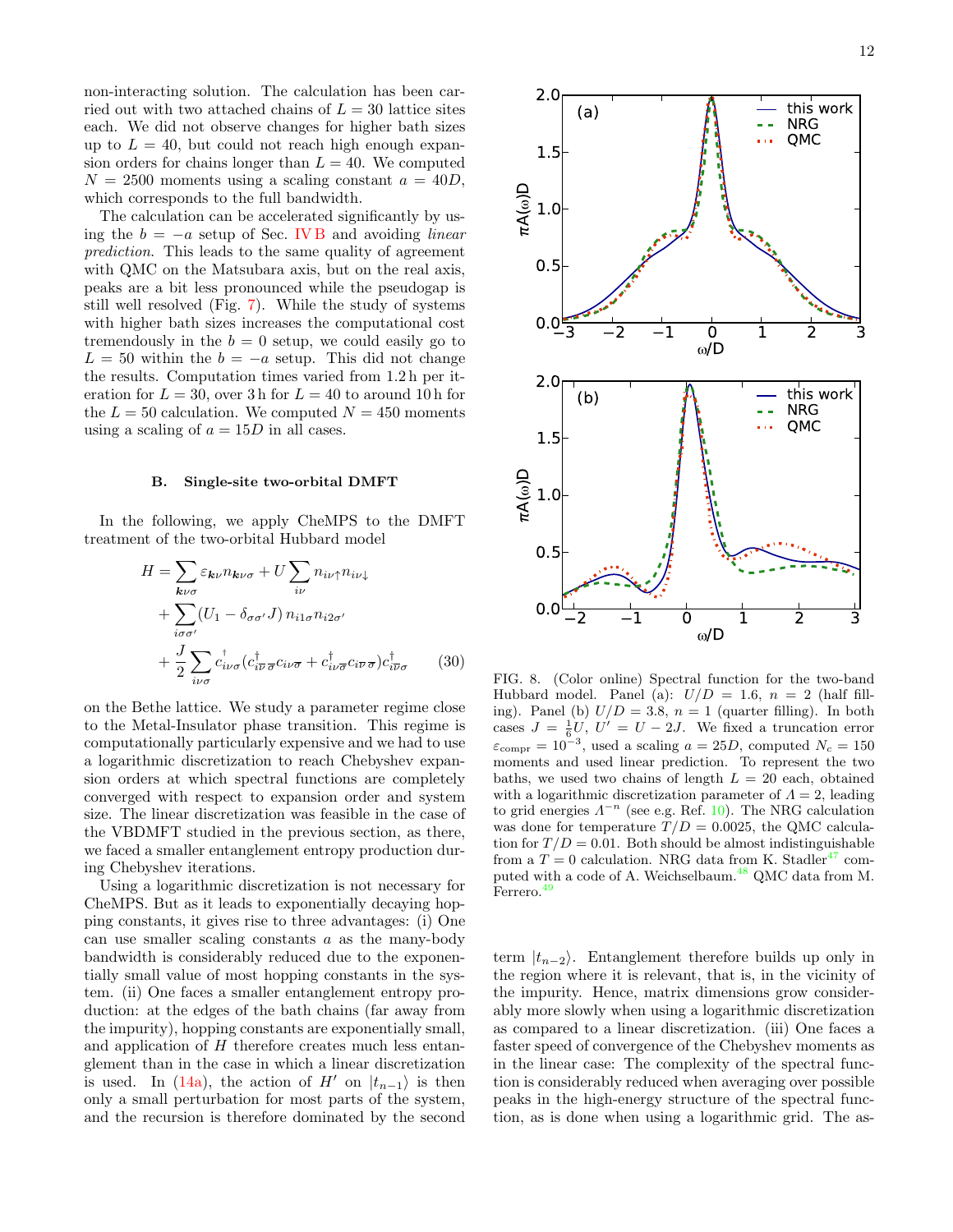

<span id="page-12-1"></span>FIG. 9. (Color online) Spectral function for the two-band Hubbard model. The system parameters  $U/D = 1.6$ ,  $J/U =$  $\frac{1}{4}$ ,  $U' = U - 2J$ ,  $n = 2$  are very similar to the one in Fig. [8\(](#page-11-1)a). We performed a calculation with linear ("lin",  $L = 40$  per bath) and one with logarithmic discretization ("log",  $L =$ 20 per bath). We fixed a truncation error  $\varepsilon_{\text{compr}} = 10^{-3}$ . For the calculation with logarithmic discretization, we used a scaling  $a = 25D$  and computed  $N_c = 300$  moments. For the calculation with linear discretization, we used a scaling of  $a = 125D$  and computed  $N_c = 1250$  moments. We used linear prediction in all cases. The logarithmic discretization used a discretization parameter  $\Lambda = 2$ , leading to grid energies  $\Lambda^{-n}$ (see e.g. Ref. [10\)](#page-18-5).

sociated Chebyshev expansion therefore converges more quickly than in the case of a linear grid.

When using a logarithmic discretization, one has to convolute the resulting spectral function with a Gaussian<sup>[46](#page-18-40)</sup> to average over the finite-size features that originate from the coarse log resolution at high energies.

In Fig. [8,](#page-11-1) we compare exemplary calculations for the two-band Hubbard model with NRG and analytically continued QMC data. We find good agreement in the regions around the Fermi energy, where the pinning criterion is respected to high accuracy without being enforced. We explain the observed disagreement far away from the Fermi energy with a different specific implementation of the broadening convolution. One DMFT iteration for our calculations took around 20 min running on two 2.5 GHz cores.

In Fig. [9,](#page-12-1) we study the case of Ref. [35,](#page-18-25) which is very similar to the one studied in Fig.  $8(a)$  $8(a)$ . Our results suggest that the data shown in Ref. [35](#page-18-25) is not fully converged with respect to computed time in tDMRG, as it does not fulfill the pinning criterion. We face a similar problem when using a linear discretization: For the reachable Chebyshev expansion orders, we do not observe convergence of the central peak height for increasing expansion orders. All peaks, side peaks as well as central peak, increase for increasing expansion order and the pinning



<span id="page-12-2"></span>FIG. 10. (Color online) Results for the spectral densities in the two orbitals for  $J = 0$ . Our results are for  $U = 2.6D$ ,  $U' = 1.3D$ ,  $n = 2$  (half filling) and depicted by the solid lines. The reference NRG results<sup>[50](#page-18-41)</sup> are for  $U = 2.8D, U' =$ 1.4D and depicted by the dashed lines. We had to choose a slightly smaller interaction for a meaningful comparison, as for the parameters of Greger et al.  $50$ , we converged, though very slowly, into an insulating solution without central peak. The non-interacting single-particle half-bandwidth of the first band is  $D$ , and the one of the second band is  $1.4D$ . We used two chains of length  $L = 20$  each, and a logarithmic discretization parameter of  $\Lambda = 2$ , leading to grid energies  $\Lambda^{-n}$  (see e.g. Ref. [10\)](#page-18-5).

criterion is not fulfilled. The additional structure in the Hubbard band, which is not visible in the calculation with the logarithmic discretization, is seen to be similar to the one observed in Ref. [35.](#page-18-25) One DMFT iteration for the computation that uses a logarithmic grid took 20 min running on two 2.5 GHz cores. For the linear grid this time was 10 h per DMFT iteration.

Finally, we study parameters that lead to a system close to the metal-insulator phase transition. Fig. [10](#page-12-2) shows that we obtain satisfactory agreement with NRG data, given the fact that we had to reduce the interaction slightly in order to stay in the metallic phase. This slight quantitative mismatch can possibly again be explained with a differing broadening convolutions in the two calculations. One DMFT iteration took 2 h for the calculation of Fig. [10,](#page-12-2) when fixing a truncated weight of  $\varepsilon_{\text{compr}} = 2 \times 10^{-3}$ .

### <span id="page-12-0"></span>VII. CONCLUSIONS

We solved several DMFT problems with two baths on the real frequency axis with unbiased energy-resolution based on an DMRG impurity solver using Chebyshev polynomials for the representation of spectral functions at moderate numerical effort. DMRG is thereby seen to be a viable alternative for DMFT impurity solvers also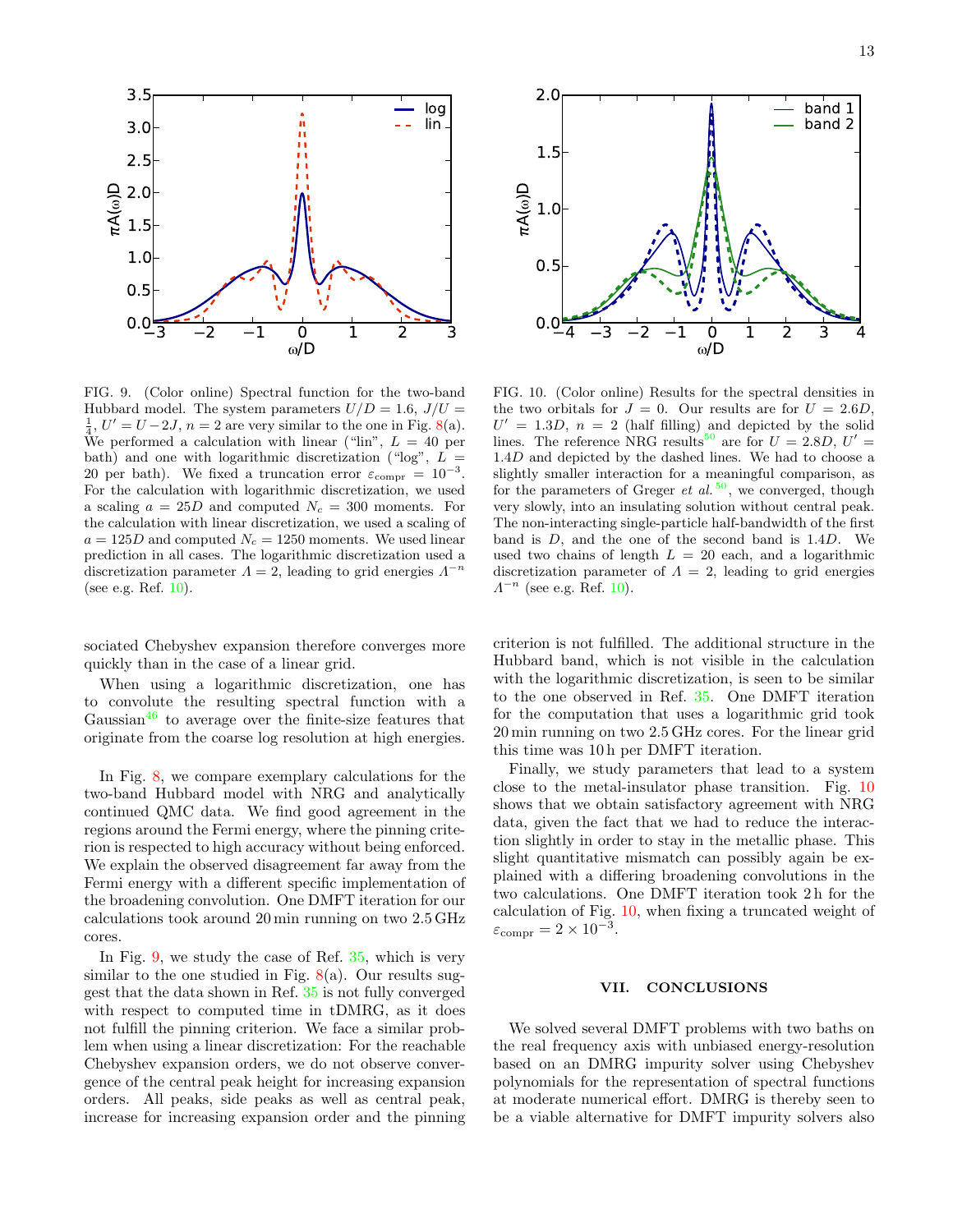beyond the well-understood single-impurity single-band case.

Technically, it was crucial to apply the adaptive truncation scheme of Sec. [III](#page-3-0) to maintain a modest numerical effort: in all cases, the new scheme gave much better results than the previously employed scheme based on fixed matrix dimensions. Another important way of tuning the calculation is provided by the mapping of the spectrum to the convergence interval of Chebyshev polynomials: The different options to set up a CheMPS calculation can be summarized to yield two alternatives. (i) One uses the  $b = 0$  setup and post-processes moments with linear prediction. (ii) One uses the  $b = -a$  setup and avoids linear prediction, using simple Jackson damping. Depending on the problem, the first or the second method can be more efficient. The second alternative is computationally much more efficient for cases in which linear prediction is a non-controlled extrapolation scheme, but has problems to resolve sharp peaks at the Fermi edge.

The method presented in this paper can in principle be extended to the case of more than two baths without major changes to the DMFT-DMRG interface and the Chebyshev-based impurity solver as such. However, while two baths can still be modeled by a single chain with the impurity at the center (instead of at the end, as in single-band DMFT), this is no longer possible for three and more baths. This will necessitate a new setup of the DMRG calculation replacing the chain-like by a star-like geometry with the impurity at the center of the star, hence a generalization from a matrix-based to a tensorbased representation at the location of the impurity. It remains to be seen at which numerical cost reliable results on the real frequency axis will be obtainable.

## VIII. ACKNOWLEDGEMENTS

FAW acknowledges discussions with C. Hubig and K. Stadler. US acknowledges discussions with M. Ganahl and H.-G. Evertz. FAW and US acknowledge discussions with P. Werner and support by the research unit FOR 1807 of the DFG. O. P. acknowledges support from the ERC Starting Grant 278472–MottMetals. We acknowledge K. Stadler and M. Ferrero for providing the data of their NRG and QMC calculations.

## <span id="page-13-1"></span>Appendix A: Scaling of Chebyshev Moments with respect to energy scaling

The Chebyshev moments obtained by using two different scalings  $H_1' = H/a_1$  and  $H_2' = H/a_2$  are from [\(13\)](#page-2-5)  $\mu_n^{a_1} = \sum_i W_i T_n((E_i - E_0)/a_1)$  and  $\mu_n^{a_2} = \sum_i W_i T_n((E_i - E_0)/a_1)$  $E_0/a_2$ . As we consider one-particle operators  $c^{\dagger}$  the weights  $W_i = |\langle E_i | c^\dagger | E_0 \rangle|^2$  fulfill

$$
W_i = 0 \text{ for } E_i \text{ with } |E_i - E_0| \gtrsim W_{\text{single}}, \qquad \text{(A1)}
$$

where  $W_{\text{single}}$  is the single-particle bandwidth. If the scalings  $a = \min(a_1, a_2)$  are chosen large enough,  $W_{\rm single}/a \ll 1$ , then

<span id="page-13-0"></span>
$$
\mu_{a_1 n}^1 = \mu_{a_2 n}^2 \quad \text{if } \frac{a_1 n}{4} \in \mathbb{N} \text{ and } \frac{a_2 n}{4} \in \mathbb{N}. \tag{A2}
$$

Proof: If these requirements are met, the eigenvalues  $E_i$  with  $W_i \neq 0$  are close to the groundstate energy:  $x = (E_i - E_0)/a \ll 1$ . The Taylor expansion  $arccos(x) =$  $\pi/2 - x - x^3/6 + \dots$  becomes reliable already when  $x \lesssim \frac{1}{2}$ , which is fulfilled if  $a$  is at least twice the single-particle bandwidth as in all hitherto known applications<sup>[27,](#page-18-20)[28,](#page-18-21)[31](#page-18-22)</sup>.

Consider a particular energy  $E = E_i - E_0$  for which  $W_i > 0$ . It holds

$$
T_{a_1n}(E/a_1) = T_{a_2n}(E/a_2)
$$

$$
\cos(a_1 n \arccos(E/a_1)) = \cos(a_2 n \arccos(E/a_2))
$$

$$
\cos(a_1 n(\pi/2 - E/a_1)) \simeq \cos(a_2 n(\pi/2 - E/a_2))
$$

$$
a_1 n(\pi/2 - E/a_1) \mod 2\pi \simeq a_2 n(\pi/2 - E/a_2) \mod 2\pi
$$

$$
a_1 n\pi/2 \mod 2\pi \simeq a_2 n\pi/2 \mod 2\pi
$$

$$
a_1 n/2 \mod 2 \simeq a_2 n/2 \mod 2.
$$

A sufficient condition for the last line to hold is that both  $a_1n/2$  and  $a_2n/2$  are multiples of 2, i.e. the statement of  $(A2).$  $(A2).$ 

## <span id="page-13-2"></span>Appendix B: Chebyshev Moments of Lorentzian and Gaussian

If we fix the shift to be  $b = 0$ , equation [\(24\)](#page-7-2) is obtained as follows. As  $\mu_n = \sum_i \alpha_i \mu_n^{li}$  we only have to compute the moments for a single Lorentzian, which allows to drop the index  $i$ 

$$
\mu_n^l = \frac{\eta}{\pi} \int_{-1}^1 d\omega \frac{\cos(n \arccos(\omega))}{(\omega - \omega_0)^2 + \eta^2}
$$
  
\n
$$
\approx \frac{\eta}{\pi} \int_{-1}^1 d\omega \frac{\cos(n(\frac{\pi}{2} - \omega))}{(\omega - \omega_0)^2 + \eta^2}
$$
  
\n
$$
= \frac{\eta}{\pi} \int_{-1}^1 d\omega \frac{\cos(n(\omega + \omega'_0))}{\omega^2 + \eta^2}, \quad \omega'_0 = \omega_0 - \frac{\pi}{2}
$$
  
\n
$$
= \frac{\eta}{\pi} \text{Re} \int_{-1}^1 d\omega \frac{\exp(in(\omega + \omega'_0))}{\omega^2 + \eta^2}
$$
  
\n
$$
= \frac{\eta}{\pi} 2\pi i \text{Res} \Big( \frac{\cos(in(\omega + \omega'_0))}{\omega^2 + \eta^2} \Big) \Big|_{\omega = i\eta}
$$
  
\n
$$
= \cos(n(\omega_0 - \frac{\pi}{2}))e^{-n\eta}.
$$

When closing the integral in the complex plane, we assumed that the Lorentzian concentrates almost all of its weight within  $[-1, 1]$ , which is a meaningful assumption, as we are calculating with the rescaled frequencies.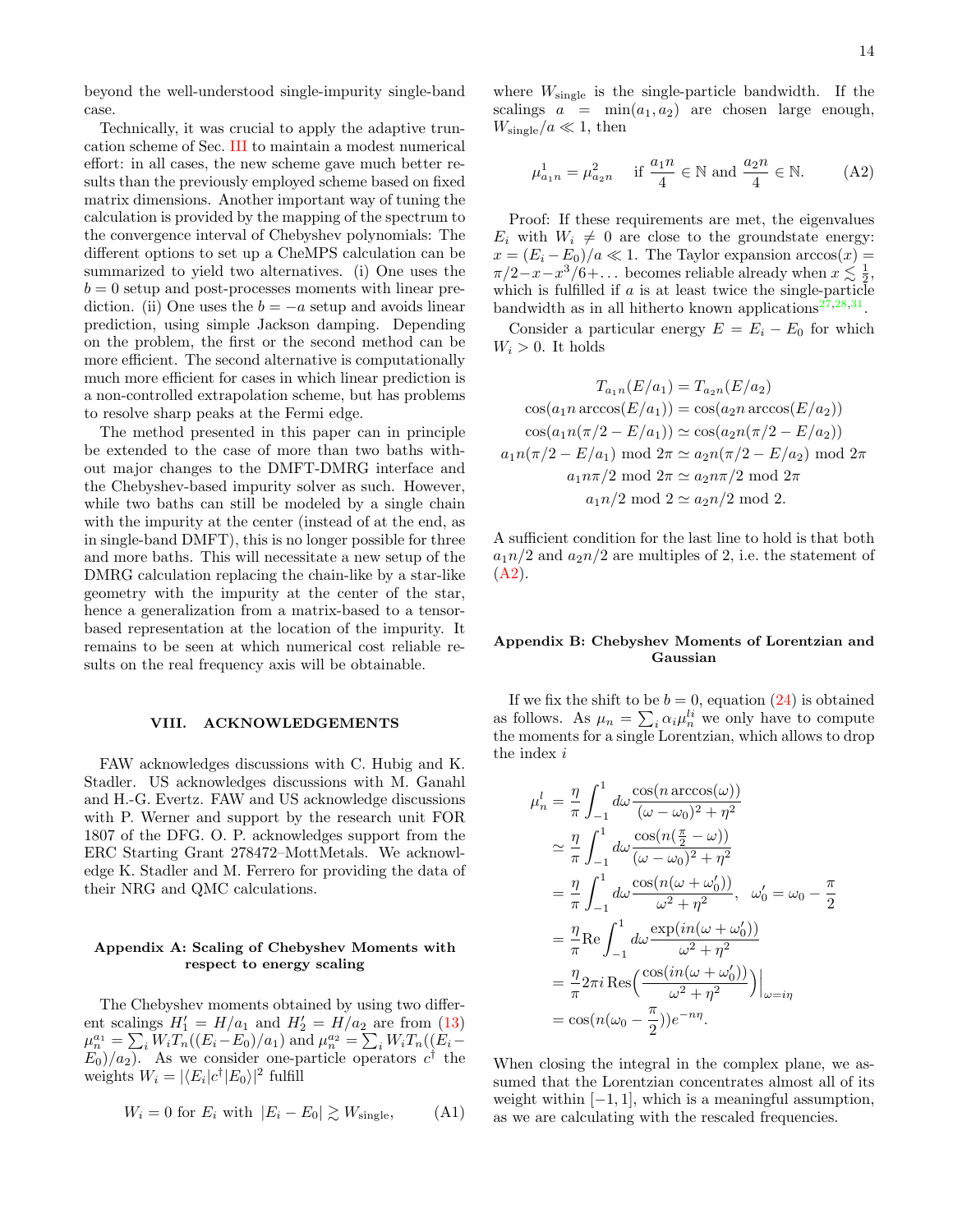For the Gaussian one has

$$
A_{\text{Gauss}}(\omega) = \sum_{i} \alpha_{i} \frac{1}{\sqrt{2\pi}\sigma_{i}} e^{-\frac{(\omega - \omega_{i})^{2}}{2\sigma_{i}^{2}}},
$$
  
\n
$$
\Rightarrow \mu_{n}^{g} \simeq \sum_{i} \alpha_{i} \cos(n(\omega_{i} - \frac{\pi}{2})) e^{-(\sigma_{i}n)^{2}/2}, \quad \text{(B1)}
$$

as shown by a similar calculation:

$$
\mu_n^g = \frac{1}{\sqrt{2\pi}\sigma} \int_{-1}^1 d\omega \, e^{-\frac{(\omega - \omega_0)^2}{2\sigma^2}} \cos(n \arccos(\omega))
$$
  
=  $\frac{1}{\sqrt{2\pi}\sigma} \int_{-1}^1 d\omega \, e^{-\frac{\omega^2}{2\sigma^2}} \cos(n(\omega + \omega'_0)), \ \omega'_0 = \omega_0 - \frac{\pi}{2}$   
=  $\frac{1}{\sqrt{2\pi}\sigma} \text{Re} \int_{-1}^1 d\omega \, e^{-\frac{\omega^2}{2\sigma^2} + in\omega + in\omega'_0}$   
= Re  $e^{-\frac{\sigma^2 n^2}{2} + in\omega'_0} = \cos(n(\omega_0 - \frac{\pi}{2})) e^{-\frac{\sigma^2 n^2}{2}}.$ 

From the third to the fourth line, the extension of the integral limits to  $\pm\infty$  in order to apply the Gaussian integral formula is well justified, as the Gaussian concentrates all its weight within  $[-1, 1]$ .

## <span id="page-14-1"></span>Appendix C: Single-bath impurity calculations

#### <span id="page-14-0"></span>1. Single-impurity Anderson Model

The single impurity Anderson model (SIAM) in its truncated chain representation is

$$
H = \sum_{n=0,\sigma}^{L-1} t_n (c_{n\sigma}^\dagger c_{n+1\sigma} + \text{h.c.}) + \sum_{n=0,\sigma}^{L} \varepsilon_i n_{0\sigma} + U n_{0\downarrow} n_{0\uparrow},
$$
\n(C1)

with hybridization function $51$ 

$$
\Delta(z) = \frac{t_0^2}{z - \varepsilon_1 - \frac{t_1^2}{z - \varepsilon_2 - \frac{\cdots}{z - \varepsilon_{L-1}}}}.\tag{C2}
$$

For an infinitely long chain, the continuous version of the SIAM is recovered. The bath density of states is  $\Gamma(\omega) = -\frac{1}{\pi} \text{Im } \Delta(\omega + i0^+)$ . For an infinite homogeneous system with  $t_i = t = D/2$ ,  $\varepsilon_i = 0$ ,  $\Gamma(\omega)$  is the semielliptic density of states at half bandwidth  $D^{51}$  $D^{51}$  $D^{51}$ 

$$
\Gamma(\omega) = \frac{2}{\pi D} \sqrt{1 - (\omega/D)^2}.
$$
 (C3)

In the non-interacting case, also the spectral function  $A(\omega)$  is semielliptic.

The computation of the spectral function  $A(\omega)$  for the SIAM is much less demanding than for most DMFT applications:  $A(\omega)$  has only few sharp features, which in addition are well approximated by Lorentzians (Sec. [V 1\)](#page-7-4).



<span id="page-14-2"></span>FIG. 11. (Color online) Single Impurity Anderson Model with semi-elliptic density of states of half-bandwidth D. We compute the spectral function with CheMPS allowing a cumulative truncated weight of  $\varepsilon_{\text{compr}} = 7 \times 10^{-4}$  and post-process moments with linear prediction (solid lines). These results are compared to data obtained with dynamic DMRG (dashed lines) by Raas *et al.*  $39$ . We used a fermionic representation of the SIAM on a chain with length  $L = 80$ .

Hence, linear prediction can be applied and we observe very good agreement with DDMRG data of Raas et al.<sup>[39](#page-18-33)</sup> in Fig. [11,](#page-14-2) confirming results of Ref. [31.](#page-18-22) For the case  $U = D$ , we observe a slight disagreement in the region of the shoulders, where the linear prediction predicts two small peaks, whereas DDMRG shows a perfectly flat shoulder. This might point out a failure of linear prediction for the description of this feature. Although this should be of minor importance here, it could matter in other cases.

## 2. Single-site single-orbital DMFT

<span id="page-14-3"></span>The single-site DMFT of the one orbital Hubbard model

$$
H = \sum_{\mathbf{k}\sigma} \varepsilon_{\mathbf{k}} n_{\mathbf{k}\sigma} + U \sum_{i\nu} n_{i\uparrow} n_{i\downarrow}
$$
 (C4)

is well established<sup>[3](#page-18-42)</sup> and amounts to the determination of the self-consistent parameters  $\{t_i, \varepsilon_i\}$  of a SIAM [\(C1\)](#page-14-3). We give a derivation of the DMFT equations only for the more complicated case of the cluster DMFT (Sec. [D\)](#page-15-0), which can easily be reduced to the single site case.

Fig. [12](#page-15-1) shows our results for which we fixed a maximum cumulative truncated weight of  $\varepsilon_{\text{compr}} = 5 \times 10^{-4}$ . For the quite featureless spectral function of Fig.  $12(a)$  $12(a)$  $(U = D)$ , the thermodynamic limit is already obtained for  $L = 40$  and one DMFT iteration took 0.3h. For Fig. [12\(](#page-15-1)b)  $(U = 2D)$ , we needed  $L = 80$  and one DMFT iteration took around 3h. For Fig.  $12(b)$  $12(b)$  ( $U = 2.4D$ ) we obtained converged DMFT loops, which violate the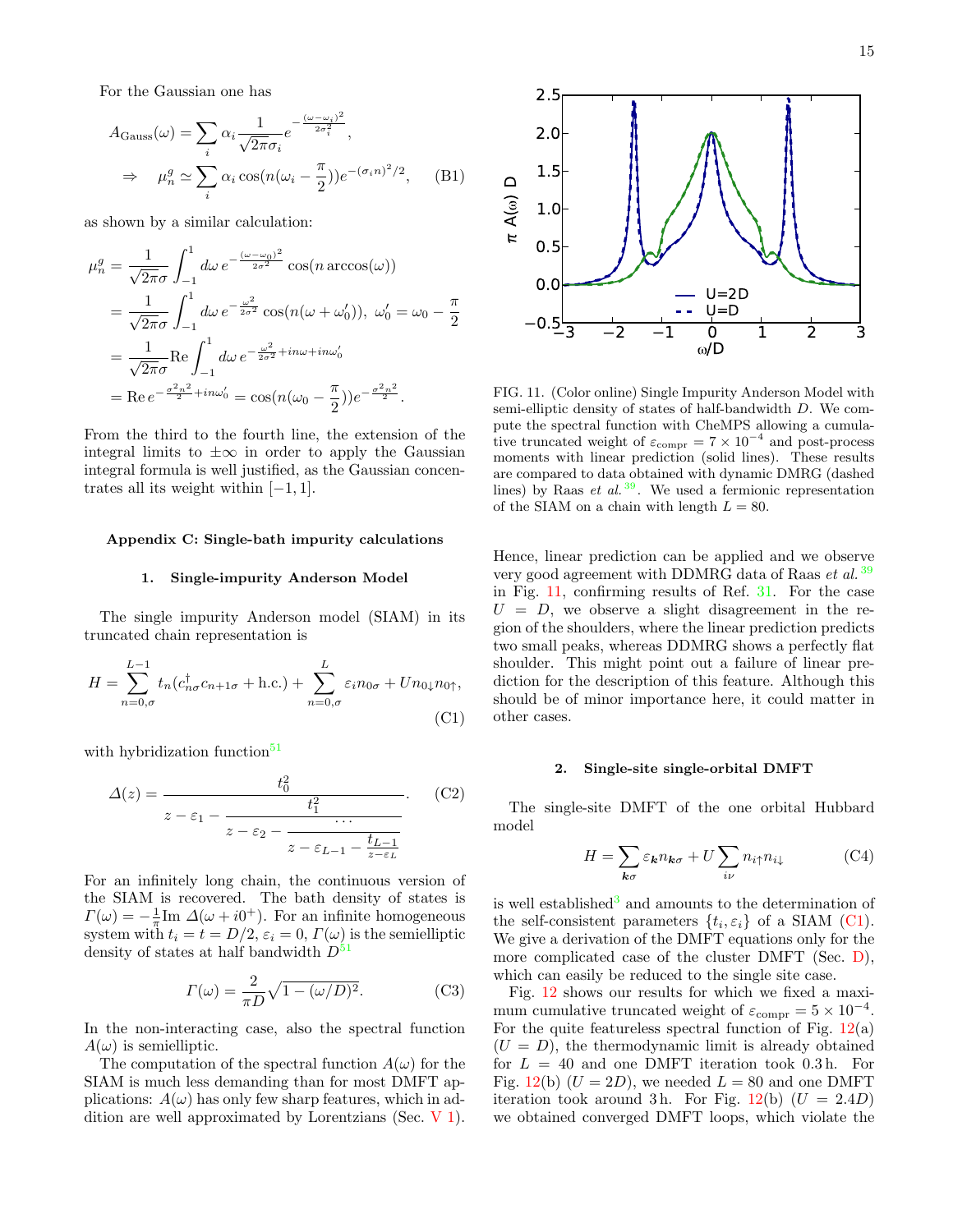

<span id="page-15-1"></span>FIG. 12. (Color online) Local density of states within DMFT for the single-band Hubbard model on the Bethe lattice. Computed using CheMPS with an allowed cumulative truncated weight of  $\varepsilon_{\text{compr}} = 5 \times 10^{-4}$ . Panel (a):  $U = D$ . Panel (b):  $U = 2D$ . Panel (c):  $U = 2.4D$ . We compare our results with data from Karski et  $al.$ <sup>[24](#page-18-18)</sup>.

pinning criterion  $A(0) = 2\pi/D$ , though. When employing large bath sizes of  $L = 100$  and more, we could not reach sufficiently high numbers of Chebyshev moments within reasonable computation times of up to 12 h per DMFT iteration; the linear prediction then overestimates the height of the central peak.

#### <span id="page-15-0"></span>Appendix D: Technical details of VBDMFT

In this appendix, we provide the technical details for the VBDMFT calculation.

### <span id="page-15-2"></span>1. Self-consistency loop

The Green's function for a patch  $\kappa$  has been introduced in Sec. [VI A](#page-9-0) and reads

$$
G_{\kappa}(z) = \frac{1}{|P_{\kappa}|} \sum_{\mathbf{k} \in P_{\kappa}} \frac{1}{z + \mu - \varepsilon_{\mathbf{k}} - \Sigma_{\kappa}(z)}.
$$
 (D1)

Within the DCA, one obtains an estimate for  $\Sigma_{\kappa}(z)$  by solving an auxiliary impurity-bath system, the Green's function of which is

$$
G_{\kappa}^{\text{imp}}(z)^{-1} = z + \mu - \Delta_{\kappa}(z) - \Sigma_{\kappa}(z), \quad (D2)
$$

where the bath is completely characterized by the hybridization function  $\Delta_{\kappa}(z)$ .

The problem is then to determine  $\Delta_{\kappa}(z)$  such that the impurity-bath system best approximates the actual lattice environment, which amounts to the self-consistency condition

<span id="page-15-4"></span><span id="page-15-3"></span>
$$
G_{\kappa}(z) = G_{\kappa}^{\text{imp}}(z). \tag{D3}
$$

This equation constitutes a fixed-point problem for the hybridization function  $\Delta(z)$  and can hence be solved iteratively, starting with some initial guess, e.g. the noninteracting solution.

Solving the impurity problem for the initial guess of  $\Delta(z)$ , one obtains  $G_{\kappa}^{\text{imp}}(z)$ . From that one obtains the estimate for the self-energy as  $\Sigma_{\kappa}(z) = G_{0\kappa}^{\text{imp}}(z)^{-1}$  –  $G_{\kappa}^{\text{imp}}(z)^{-1}$ , or by the method of Bulla *et al.* <sup>[52](#page-19-1)</sup> (we found the latter not to yield advantages for the CheMPS setup). The self-energy is then inserted into [\(D1\)](#page-15-2) to obtain a new value for  $G_{\kappa}(z)$ . Using self-consistency, this defines a new hybridization function by inserting [\(D3\)](#page-15-3) in [\(D2\)](#page-15-4):

$$
\Delta_{\kappa}(z) = -G_{\kappa}(z)^{-1} + z + \mu - \varepsilon_0 - \Sigma_{\kappa}(z). \tag{D4}
$$

In QMC calculations, one defines all quantities on the imaginary axis. In this work as in NRG calculations, we define all quantities on the real axis: the spectral density of the bath is

<span id="page-15-6"></span><span id="page-15-5"></span>
$$
\Gamma(\omega) = -\frac{1}{\pi} \text{Im} \Delta(\omega + i0^+),\tag{D5}
$$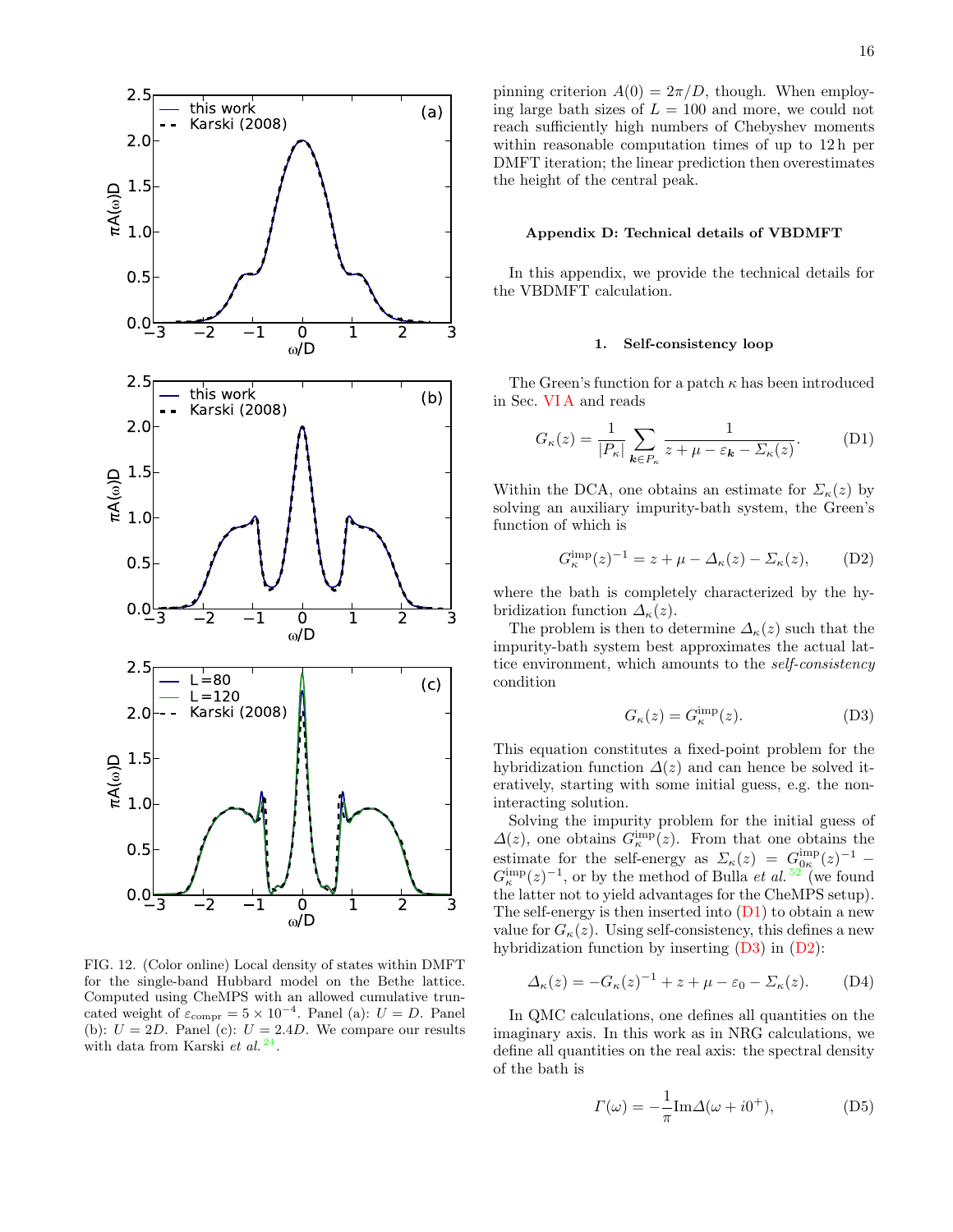which leads to slightly modified version of [\(D4\)](#page-15-5)

$$
\Gamma_{\kappa}(\omega) = \frac{1}{\pi} \text{Im}(G_{\kappa}(\omega)^{-1} + \Sigma_{\kappa}(\omega)).
$$
 (D6)

If one considers ordinary single-site DMFT, all equations remain the same and the momentum patch index  $\kappa$ can be dropped. In a multi-band calculation, the index  $\kappa$  plays the role of the band index. For DMFT carried out for the Bethe lattice, self-consistency can be written as  $\Gamma(\omega) = \frac{D^2}{4} A^{imp}(\omega)$ ,<sup>[3](#page-18-42)</sup> where  $A^{imp}(\omega)$  =  $-\frac{1}{\pi} \text{Im } G^{\text{imp}}(\omega + i0^{+})$ . An iterative solution is particularly simple in this case, as only the spectral function has to be computed and summations over  $k$  space are not necessary. In the general case, also the real part of the Green's function is needed. This can either be accessed from the spectral function by the Kramers-Kronig relation or directly from the Chebyshev moments through  $27$ 

$$
G^{\text{imp}}(\omega) = -\frac{i}{a} \sum_{n} w_n(\omega') \mu_n \exp(-in \arccos(\omega')) \quad (D7)
$$

where  $\omega' \equiv \omega'(\omega)$  is the rescaled frequency defined in  $(11)$ . The preceding equation should be evaluated slightly away from the real axis  $\omega' \rightarrow \omega' + i0^+$ .

In our computations, we parallelized the independent computations for the particle and the hole part of the Green's (spectral) function, as well as those for different impurity sites.

### 2. Bath discretization

In order to represent the continuous hybridization function  $\Delta(z)$  using a discrete chain, we use the general procedure of Bulla *et al.* <sup>[10](#page-18-5)</sup> (in the notation of Ref. [47\)](#page-18-37) adding details for the special case of the linear discretization.

If we know the hybridization function  $\Gamma(\omega)$  [\(D5\)](#page-15-6) on the real axis, the bath and coupling Hamiltonian can be written as

$$
H_b = \int_{-1}^1 d\varepsilon \,\varepsilon a_\varepsilon^\dagger a_\varepsilon + \int_{-1}^1 d\varepsilon \,\sqrt{\varGamma(\varepsilon)} (d^\dagger a_\varepsilon + \text{h.c.}) \quad (D8)
$$

We discretize the Hamiltonian using a linear discretization of the bath energies

$$
I_n = [\epsilon_n, \epsilon_{n+1}],
$$
 (D9)  

$$
\epsilon_n = n\Delta\epsilon + \epsilon_0 \text{ for } n \in \{1, 2, \dots, L_b\}.
$$

For a given bath size  $L_b$ , we fix the free parameters  $\epsilon_0$  and  $\Delta \epsilon$  by requiring  $\int_{\epsilon_0}^{\epsilon_L} d\omega \Gamma(\omega) = 0.97 \int_{-\infty}^{\infty} d\omega \Gamma(\omega)$ . This leads to outer interval borders  $\epsilon_0$  and  $\epsilon_{L_b}$  that are close enough to minimize finite-size effects, and far enough apart from each other, to contain almost the complete support of  $\Gamma(\omega)$ . Starting with an interval  $[\epsilon_0^{\text{init}}, \epsilon_{L_b}^{\text{init}}]$ that contains the full integrated weight of  $\Gamma(\omega)$ , we repeatedly shift the boundaries by a fixed small number to shrink it down to the required size. In a single step, we choose the boundary, that can be shifted with a smaller reduction of the total integral weight. The boundary that leads to a higher reduction is left unchanged in this step. When using a logarithmic discretization, we defined the discretization intervals via energies  $\epsilon_m \propto \pm \Lambda^{-m}$ , where  $m \in [1, ..., L_b/2]$ .<sup>[10](#page-18-5)</sup> The specific choice of boundaries of the support is not of much importance in this case.

The discretized SIAM then couples to  $L<sub>b</sub>$  bath states created by  $a_n^{\dagger}$  each of which corresponds to a bath energy interval  $I_n$ . One approximates the continuous  $H_b$  by the discrete version

$$
H_b \simeq \sum_{n=1}^{L_b} \xi_n a_n^{\dagger} a_n + \sum_{n=1}^{L_b} \gamma_n (d^{\dagger} a_n + \text{h.c.}).
$$
  

$$
\gamma_n^2 = \int_{I_n} d\varepsilon \, \Gamma(\varepsilon), \quad \xi_n = \frac{1}{\gamma_n^2} \int_{I_n} d\varepsilon \, \varepsilon \Gamma(\varepsilon).
$$

In order to use an MPS representation, one has to map the preceding Hamiltonian on a chain Hamiltonian. This is done using the Lanczos algorithm with highprecision arithmetics for the diagonal quadratic matrix  $(\xi_n \delta_{nm})_{n,m=1}^{L_b}$  applied to the initial vector  $(\gamma_n)_{n=1}^{L_b}$ . After  $L_b$  Lanczos iterations one obtains the site potentials  $\varepsilon_i$  as the diagonal of the tridiagonal Lanczos matrix, and the hopping terms as the side-diagonal entries  $t_i$ . The hopping term from the impurity site to the first bath chain site is the square root of the total hybridization magnitude  $t_0^2 = \sum_n \gamma_n^2 = \int d\varepsilon \Gamma(\varepsilon)$ . With these definitions, the final chain Hamiltonian reads

$$
H_b \simeq \sum_{i=0}^{L_b} t_i (c_{i+1}^\dagger c_i + \text{h.c.}) + \sum_{i=1}^{L_b} \varepsilon_i c_i^\dagger c_i, \tag{D10}
$$

where the impurity site is the first site of the chain  $c_0^{\dagger} \equiv$  $d^{\dagger}$ .

An alternative method to directly obtain the bath parameters by truncating the continued fraction expansion of the hybridization function as put forward by Karski et al.  $^{24}$  $^{24}$  $^{24}$ , did not show any advantages but led to equivalent results. As the method of Karski et al.  $^{24}$  $^{24}$  $^{24}$  leads to hopping energies that converge to a constant far away from the impurity, while the linear discretization scheme leads to polynomially decreasing hopping energies, the linear discretization method leads to a smaller manybody bandwidth. This allows to use smaller rescaling values in CheMPS.

### 3. Finding the ground-state

The first problem to solve is finding the ground state of the model Hamiltonian.

### a. Initializing the wave function

For the two-chain layout [\(29\)](#page-9-1) of the model, the following problem arises: the chemical potential of both chains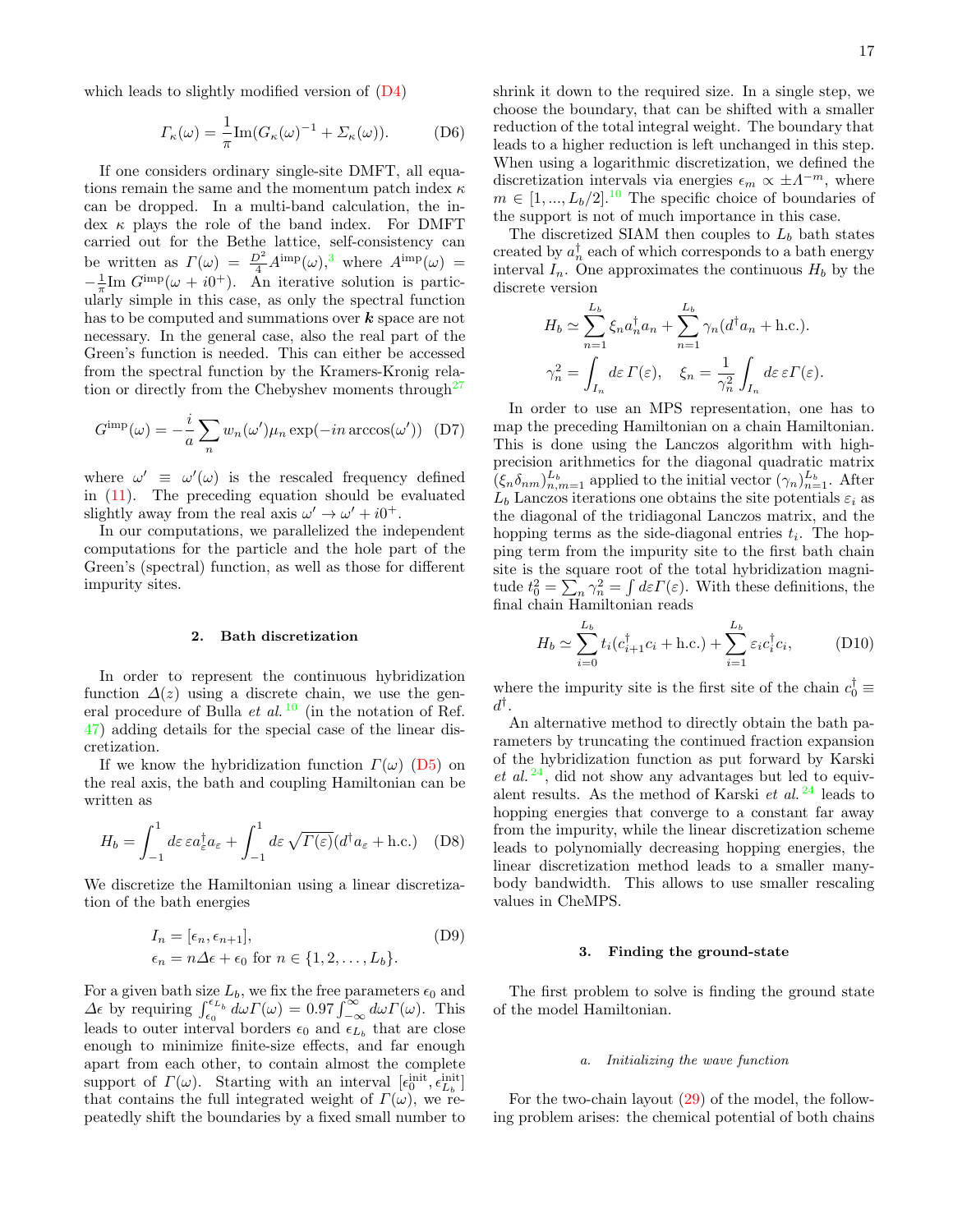can be strongly different, in which case the particle numbers on the left  $N_{\kappa=+}$  and the right  $N_{\kappa=-}$  chain may be strongly different. Note that the Hamiltonian of [\(29\)](#page-9-1) commutes with  $N_{\kappa=+}$  and  $N_{\kappa=-}$ , as the chains are merely coupled by an interaction, not a hopping term. If starting a DMRG groundstate search with a global random state for such a system, convergence can be expected to be very slow, as the local optimization does not pick up the global potential variation. Even worse, the absence of an hopping term between the two chains prevents that during minimization the particle numbers in the left  $N_{\kappa=+}$ and the right  $N_{\kappa=-}$  chain change. This can in principle be compensated by choosing White's *mixing factor*<sup>[53](#page-19-2)</sup> to be large when starting to sweep, reducing it when being close to convergence. But still we found it impossible to implement a reliable automatized groundstate search under these circumstances.

The problem can be solved by using a  $U = 0$  solution as initial guess for the groundstate search. One should realize that the partition between  $N_-\,$  and  $N_+ = N - N_-\,$ (where  $N$  is the total particle number) only weakly depends on the interaction U: The total potential and hopping energies scale with the bath length, whereas the interaction energy is a single-site quantity. Given the system parameters  $\{\varepsilon_{\kappa i}\}\$  and  $\{t_{\kappa i}\}\$  for each chain  $\kappa$ , we diagonalize the  $L = L_b + 1$  dimensional tridiagonal single-particle representation of a single chain with its associated impurity site. This gives us the particle sectors  $N_{\pm}$  of the groundstate of each subsystem. The  $U = 0$  estimate for the total particle number sector is  $N = N_{+} + N_{-}$ , as in this case both subsystems are uncoupled. Given an initial guess for the chemical potential  $\mu$ , one should initialize a wave function that fulfills the  $U = 0$  estimates for N and  $N_{+}/N_{-}$ .

### b. Finding the correct symmetry sector

As the DMFT is grand-canonical, one still needs to solve the problem of finding the correct particle number sector for the DMRG calculation. This can be greatly accelerated using the  $U = 0$  estimate for N, which constitutes a rigorous upper bound for the particle number in the interacting system. For a given  $\mu$  one can therefore use a bisection search, starting with  $N$ ,  $N - \Delta N$  and  $N-2\Delta N$ . In case  $N-2\Delta N$  yields the lowest energy estimate, one has to extend the search regime to lower values of N. If N or  $N - \Delta N$  yield the lowest energy, one can continue the ordinary bisection search. For typical interaction values,  $\Delta N/N = 0.05$  is a meaningful choice. If searching for the maximum energy state, which is necessary if one wants to determine the full many-body bandwidth  $W = E_{\text{max}} - E_0$ , one searches for the groundstate of  $-H$ . In this case the interaction between electrons becomes attractive, and the  $U = 0$  solution for the particle number sector of  $|E_{\text{max}}\rangle$  becomes a rigorous lower bound for the interacting system.

Having found the correct symmetry sector together

with its groundstate for a given value of  $\mu$ , one has to check whether the requirements for the local impurity densities are fulfilled

<span id="page-17-1"></span>
$$
n - \sum_{\kappa} \langle c_{\kappa}^{\dagger} c_{\kappa} \rangle \stackrel{?}{=} 0.
$$
 (D11)

To find the correct value of the chemical potential, a simple update of the chemical potential  $\mu$  with the residuum of [\(D11\)](#page-17-1) is usually not sufficient to achieve convergence. Instead, we use this method until we found a lower and upper bound for  $\mu$  and then use a bisection again.

In some cases, the algorithm has to break its search before reaching the required tolerance. This is when the desired chemical potential lies directly on the boundary which separates two different particle number sectors. If this is the case, due to the discrete nature of our model, no solution can be found. Such a case is typically detected by observing oscillations in the residuum of [\(D11\)](#page-17-1).

When setting up the groundstate search naively, it can easily take most of the computation time of the calculation. Using the procedures just described, it usually takes only a negligible few percent of the total computation time.

### <span id="page-17-0"></span>4. Definition of the model Hamiltonian

In the following, we outline the standard procedure that eliminates the high-energy contributions in the hybridization function.

We want to represent the non-interacting patch Green's function

$$
G_{0\kappa}(z) = \frac{1}{|P_{\kappa}|} \sum_{\kappa \in P_{\kappa}} \frac{1}{z + \mu - \varepsilon_{\mathbf{k}}},
$$
 (D12)

by an impurity model with Green's function  $G_{0\kappa}^{imp}(z) =$  $\frac{1}{z+\mu-\Delta(z)}$ , such that

<span id="page-17-3"></span>
$$
G_{0\kappa}(z) = G_{0\kappa}^{\text{imp}}(z). \tag{D13}
$$

When defining the bath hybridization function naively via

<span id="page-17-2"></span>
$$
\Delta_{\kappa}(z) = z + \mu - G_{0\kappa}^{-1}(z),\tag{D14}
$$

one observes that  $\Delta_{\kappa}(z) \to \bar{t}_{\kappa}$  for  $|z| \to \infty$ , when expanding for high values of  $|z|$ , as

$$
G_{0\kappa}(z) = \frac{1}{z+\mu} \left( 1 + \frac{\overline{t}_{\kappa}}{z+\mu} + \mathcal{O}(z^{-1}) \right), \qquad \text{(D15a)}
$$

$$
G_{0\kappa}^{-1}(z) = z + \mu - \bar{t}_{\kappa} + \mathcal{O}(z^{-1}),
$$
 (D15b)

where  $\bar{t}_{\kappa} = \frac{1}{|P_{\kappa}|} \sum_{k \in P_{\kappa}} \varepsilon_k$ .

This means that the corresponding spectral density of the bath  $\Gamma(\omega) = -\frac{1}{\pi} \text{Im} \,\Delta(\omega + i0^+)$  has contributions at arbitrarily high energies and the discretization procedure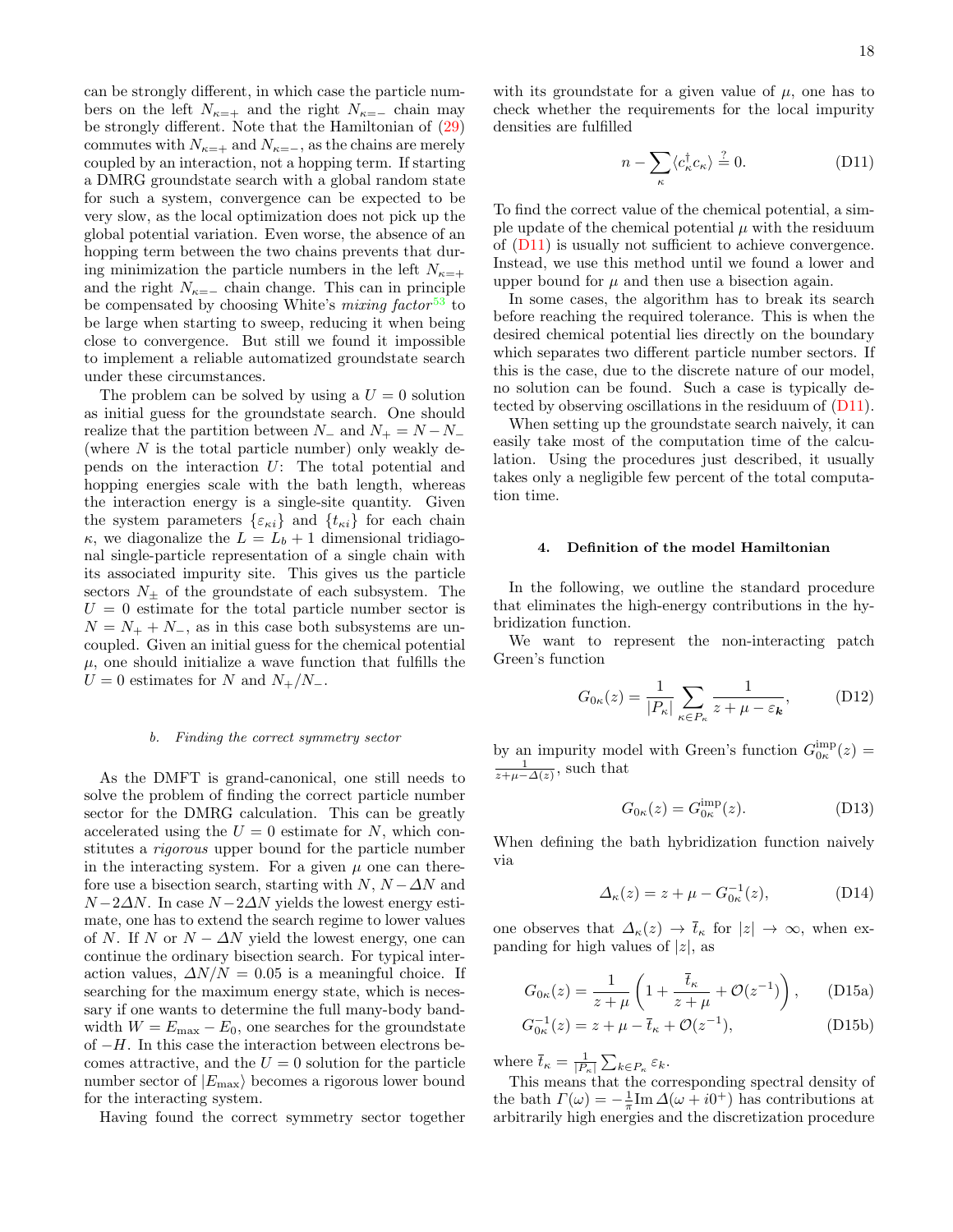that maps  $\Gamma(\omega)$  onto the discrete bath Hamiltonian  $H_b$ must fail.

bridization function of this shifted impurity model

$$
\Delta_{\kappa}(z) = z + \mu - \overline{t}_{\kappa} - G_{0\kappa}^{-1}(z), \tag{D16}
$$

the constant  $\bar{t}_{\kappa}$  in the high-energy expansion of  $G_{0\kappa}^{-1}(z)$ [\(D15b\)](#page-17-2) cancels out. It therefore approaches zero for  $|z| \rightarrow$  $\infty$  while still fulfilling [\(D13\)](#page-17-3) for  $G_{0\kappa}^{\text{imp}}(z) = \frac{1}{z + \mu - \overline{t}_{\kappa} - \Delta(z)}$ . As  $\bar{t}_{\kappa}$  is a simple constant shift of the chemical potential, one can as well incorporate it into the Hamiltonian description of the impurity model, as done in [\(29\)](#page-9-1).

This problem is solved by defining an impurity model at a shifted chemical potential  $\mu \to \mu - \bar{t}_{\kappa}$ . In the hy-

- <span id="page-18-0"></span><sup>1</sup> W. Metzner and D. Vollhardt, [Physical Review Letters](http://dx.doi.org/10.1103/PhysRevLett.62.324)  $62$ , [324 \(1989\).](http://dx.doi.org/10.1103/PhysRevLett.62.324)
- <sup>2</sup> A. Georges and G. Kotliar, Phys. Rev. B 45[, 6479 \(1992\).](http://dx.doi.org/10.1103/PhysRevB.45.6479)
- <span id="page-18-42"></span><sup>3</sup> A. Georges, G. Kotliar, W. Krauth, and M. J. Rozenberg, [Rev. Mod. Phys.](http://dx.doi.org/ 10.1103/RevModPhys.68.13) 68, 13 (1996).
- <span id="page-18-1"></span><sup>4</sup> G. Kotliar, S. Savrasov, K. Haule, V. Oudovenko, O. Parcollet, and C. Marianetti, [Reviews of Modern Physics](http://dx.doi.org/ 10.1103/RevModPhys.78.865) 78, [865 \(2006\).](http://dx.doi.org/ 10.1103/RevModPhys.78.865)
- <span id="page-18-2"></span><sup>5</sup> T. Maier, M. Jarrell, T. Pruschke, and M. Hettler, [Rev.](http://dx.doi.org/10.1103/RevModPhys.77.1027) Mod. Phys. 77[, 1027 \(2005\).](http://dx.doi.org/10.1103/RevModPhys.77.1027)
- <span id="page-18-3"></span><sup>6</sup> E. Gull, A. J. Millis, A. I. Lichtenstein, A. N. Rubtsov, M. Troyer, and P. Werner, [Rev. Mod. Phys.](http://dx.doi.org/ 10.1103/RevModPhys.83.349) 83, 349 [\(2011\).](http://dx.doi.org/ 10.1103/RevModPhys.83.349)
- <sup>7</sup> A. Rubtsov, V. Savkin, and A. Lichtenstein, [Phys. Rev.](http://dx.doi.org/10.1103/physrevb.72.035122) B 72[, 035122 \(2005\).](http://dx.doi.org/10.1103/physrevb.72.035122)
- <sup>8</sup> E. Gull, P. Werner, O. Parcollet, and M. Troyer, [EPL](http://dx.doi.org/10.1209/0295-5075/82/57003) [\(Europhysics Letters\)](http://dx.doi.org/10.1209/0295-5075/82/57003) 82, 57003 (2008).
- <span id="page-18-4"></span><sup>9</sup> P. Werner, A. Comanac, L. de' Medici, M. Troyer, and A. Millis, [Physical Review Letters](http://dx.doi.org/ 10.1103/physrevlett.97.076405) 97 (2006), [10.1103/physrevlett.97.076405.](http://dx.doi.org/ 10.1103/physrevlett.97.076405)
- <span id="page-18-5"></span> $10$  R. Bulla, T. Costi, and T. Pruschke, [Rev. Mod. Phys.](http://dx.doi.org/10.1103/RevModPhys.80.395) 80, [395 \(2008\).](http://dx.doi.org/10.1103/RevModPhys.80.395)
- <span id="page-18-6"></span> $11$  M. Caffarel and W. Krauth, [Phys. Rev. Lett.](http://dx.doi.org/10.1103/PhysRevLett.72.1545) **72**, 1545 [\(1994\).](http://dx.doi.org/10.1103/PhysRevLett.72.1545)
- <span id="page-18-9"></span><sup>12</sup> M. Granath and H. U. R. Strand, [Phys. Rev. B](http://dx.doi.org/10.1103/physrevb.86.115111) 86, 115111 [\(2012\).](http://dx.doi.org/10.1103/physrevb.86.115111)
- <span id="page-18-7"></span> $13$  Y. Lu, M. Höppner, O. Gunnarsson, and M. W. Haverkort, [ArXiv , 1402.0807 \(2014\),](http://arxiv.org/abs/1402.0807) [1402.0807.](http://arxiv.org/abs/1402.0807)
- <span id="page-18-8"></span><sup>14</sup> A. K. Mitchell, M. R. Galpin, S. Wilson-Fletcher, D. E. Logan, and R. Bulla, Phys. Rev. B 89[, 121105 \(2014\).](http://dx.doi.org/10.1103/physrevb.89.121105)
- <span id="page-18-10"></span><sup>15</sup> S. R. White, [Phys. Rev. Lett.](http://dx.doi.org/10.1103/PhysRevLett.69.2863) 69, 2863 (1992).
- $16$  U. Schollwöck, [Rev. Mod. Phys.](http://dx.doi.org/10.1103/RevModPhys.77.259) 77, 259 (2005).
- <span id="page-18-11"></span> $17$  U. Schollwöck, [Annals of Physics](http://dx.doi.org/10.1016/j.aop.2010.09.012)  $326$ , 96 (2011).
- <span id="page-18-12"></span><sup>18</sup> K. A. Hallberg, Phys. Rev. B 52, R9827 (1995).
- <span id="page-18-13"></span><sup>19</sup> D. García, K. Hallberg, and M. Rozenberg, [Phys. Rev.](http://dx.doi.org/10.1103/PhysRevLett.93.246403) Lett. 93[, 246403 \(2004\).](http://dx.doi.org/10.1103/PhysRevLett.93.246403)
- <span id="page-18-14"></span><sup>20</sup> P. E. Dargel, A. Wöllert, A. Honecker, I. P. McCulloch, U. Schollwöck, and T. Pruschke, [Phys. Rev. B](http://dx.doi.org/ 10.1103/PhysRevB.85.205119) 85, 205119 [\(2012\).](http://dx.doi.org/ 10.1103/PhysRevB.85.205119)
- <span id="page-18-15"></span> $21$  F. A. Wolf, unpublished (2013).
- <span id="page-18-16"></span><sup>22</sup> T. Kühner and S. White, [Phys. Rev. B](http://dx.doi.org/10.1103/PhysRevB.60.335) **60**, 335 (1999).
- <span id="page-18-17"></span>E. Jeckelmann, [Physical Review B](http://dx.doi.org/10.1103/PhysRevB.66.045114) 66 (2002), [10.1103/PhysRevB.66.045114.](http://dx.doi.org/10.1103/PhysRevB.66.045114)
- <span id="page-18-18"></span><sup>24</sup> M. Karski, C. Raas, and G. S. Uhrig, [Phys. Rev. B](http://dx.doi.org/10.1103/PhysRevB.77.075116) 77, [075116 \(2008\).](http://dx.doi.org/10.1103/PhysRevB.77.075116)
- $25$  M. Karski, C. Raas, and G. S. Uhrig, [Phys. Rev. B](http://dx.doi.org/10.1103/PhysRevB.72.113110) 72, [113110 \(2005\).](http://dx.doi.org/10.1103/PhysRevB.72.113110)
- <span id="page-18-19"></span><sup>26</sup> S. Nishimoto and E. Jeckelmann, [J. Phys.: Condens. Mat-](http://dx.doi.org/10.1088/0953-8984/16/4/010)

ter 16[, 613 \(2004\).](http://dx.doi.org/10.1088/0953-8984/16/4/010)

- <span id="page-18-20"></span><sup>27</sup> A. Weiße, G. Wellein, A. Alvermann, and H. Fehske, [Rev.](http://dx.doi.org/10.1103/RevModPhys.78.275) Mod. Phys. 78[, 275 \(2006\).](http://dx.doi.org/10.1103/RevModPhys.78.275)
- <span id="page-18-21"></span><sup>28</sup> A. Holzner, A. Weichselbaum, I. P. McCulloch, U. Schollwöck, and J. von Delft, [Phys. Rev. B](http://dx.doi.org/10.1103/PhysRevB.83.195115) 83, 195115 [\(2011\).](http://dx.doi.org/10.1103/PhysRevB.83.195115)
- $29$  A. Braun and P. Schmitteckert, ArXiv, 1310.2724 (2013), [1310.2724.](http://arxiv.org/abs/1310.2724)
- <span id="page-18-28"></span><sup>30</sup> A. C. Tiegel, S. R. Manmana, T. Pruschke, and A. Honecker, ArXiv , 1312.6044 (2013), [1312.6044.](http://arxiv.org/abs/1312.6044)
- <span id="page-18-22"></span>M. Ganahl, P. Thunström, F. Verstraete, K. Held, and H. G. Evertz, ArXiv (2014), [1403.1209.](http://arxiv.org/abs/1403.1209)
- <span id="page-18-23"></span> $32$  A. J. Daley, C. Kollath, U. Schollwöck, and G. Vidal, J. Stat. Mech.: Theor. Exp. , P04005 (2004).
- <sup>33</sup> G. Vidal, Phys. Rev. Lett. 93, 040502 (2004).
- <span id="page-18-24"></span> $34$  S. R. White and F. A. E., Phys. Rev. Lett. 93, 076401  $(2004).$
- <span id="page-18-25"></span> $35$  M. Ganahl, M. Aichhorn, P. Thunström, K. Held, H. G. Evertz, and F. Verstraete, ArXiv , 1405.6728 (2014), [1405.6728.](http://arxiv.org/abs/1405.6728)
- <span id="page-18-26"></span> $\frac{36}{10}$  L. Lin, Y. Saad, and C. Yang, [ArXiv \(2013\),](http://arxiv.org/abs/1308.5467v1) [1308.5467.](http://arxiv.org/abs/1308.5467)<br> $\frac{37}{10}$  R. Ray Chaluchau and Feurian Graphyl, Mathal
- <span id="page-18-27"></span><sup>37</sup> J. B. Boyd, Chebyshev and Fourier Spectral Methods (Dover Publications, Mineola, New York, 2001).
- <span id="page-18-29"></span><sup>38</sup> F. Verstraete and J. Cirac, Phys. Rev. B 73[, 094423 \(2006\).](http://dx.doi.org/10.1103/PhysRevB.73.094423)
- <span id="page-18-33"></span><sup>39</sup> C. Raas, G. S. Uhrig, and F. B. Anders, [Phys. Rev. B](http://dx.doi.org/10.1103/PhysRevB.69.041102) 69, [041102 \(2004\).](http://dx.doi.org/10.1103/PhysRevB.69.041102)
- <span id="page-18-30"></span><sup>40</sup> W. H. Press, S. A. Teukolsky, W. T. Vetterling, and B. P. Flannery, Numerical Recipes 3rd Edition: The Art of Scientific Computing, 3rd ed. (Cambridge University Press, New York, NY, USA, 2007).
- <span id="page-18-31"></span><sup>41</sup> S. White and I. Affleck, Phys. Rev. B 77[, 134437 \(2008\).](http://dx.doi.org/10.1103/physrevb.77.134437)
- <span id="page-18-32"></span><sup>42</sup> T. Barthel, U. Schollwöck, and S. R. White, [Phys. Rev.](http://dx.doi.org/10.1103/PhysRevB.79.245101) B 79[, 245101 \(2009\).](http://dx.doi.org/10.1103/PhysRevB.79.245101)
- <span id="page-18-34"></span> $43$  R. N. Silver and H. Röder, Phys. Rev. E 56[, 4822 \(1997\).](http://dx.doi.org/10.1103/PhysRevE.56.4822)
- <span id="page-18-35"></span><sup>44</sup> M. Ferrero, P. Cornaglia, L. De Leo, O. Parcollet, G. Kotliar, and A. Georges, [Physical Review B](http://dx.doi.org/ 10.1103/PhysRevB.80.064501) 80, 064501 [\(2009\).](http://dx.doi.org/ 10.1103/PhysRevB.80.064501)
- <span id="page-18-36"></span><sup>45</sup> M. Ferrero, O. Parcollet, A. Georges, G. Kotliar, and D. N. Basov, [Physical Review B](http://dx.doi.org/ 10.1103/PhysRevB.82.054502) 82, 054502 (2010).
- <span id="page-18-40"></span><sup>46</sup> A. Weichselbaum and J. von Delft, [Phys. Rev. Lett.](http://dx.doi.org/10.1103/PhysRevLett.99.076402) 99, [076402 \(2007\).](http://dx.doi.org/10.1103/PhysRevLett.99.076402)
- <span id="page-18-37"></span><sup>47</sup> K. Stadler, Towards exploiting non-abelian symmetries in the Dynamical Mean-Field Theory using the Numerical Renormalization Group, [Master's thesis,](http://www.theorie.physik.uni-muenchen.de/lsvondelft/publications/rew_thes_book/index.html) LMU Munich (2013).
- <span id="page-18-38"></span> $^{48}$  A. Weichselbaum, [Annals of Physics](http://dx.doi.org/10.1016/j.aop.2012.07.009) **327**, 2972 (2012).
- <span id="page-18-39"></span><sup>49</sup> M. Ferrero, Private Communication.
- <span id="page-18-41"></span><sup>50</sup> M. Greger, M. Kollar, and D. Vollhardt, [Physical Review](http://dx.doi.org/10.1103/physrevlett.110.046403)